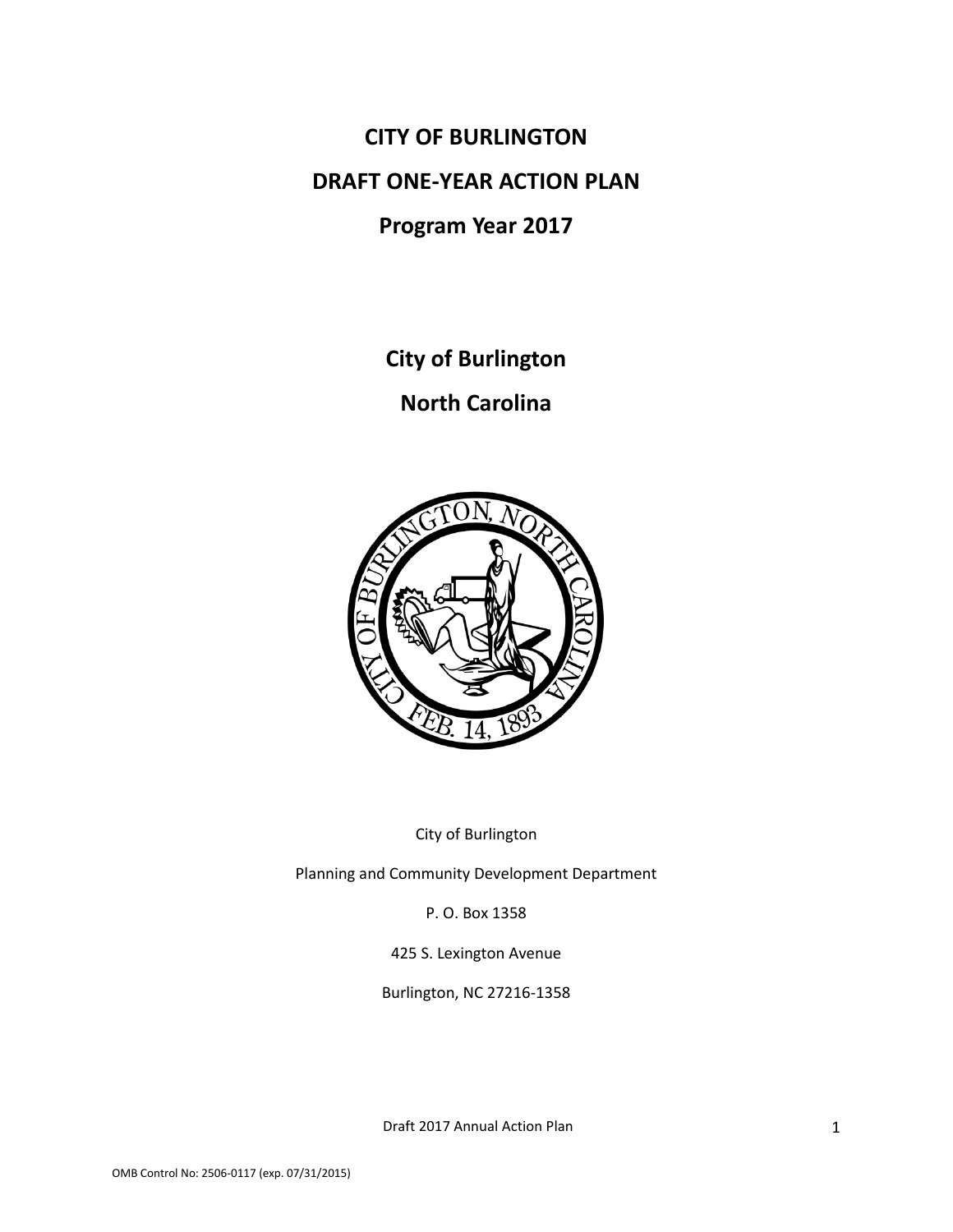# **Table of Contents**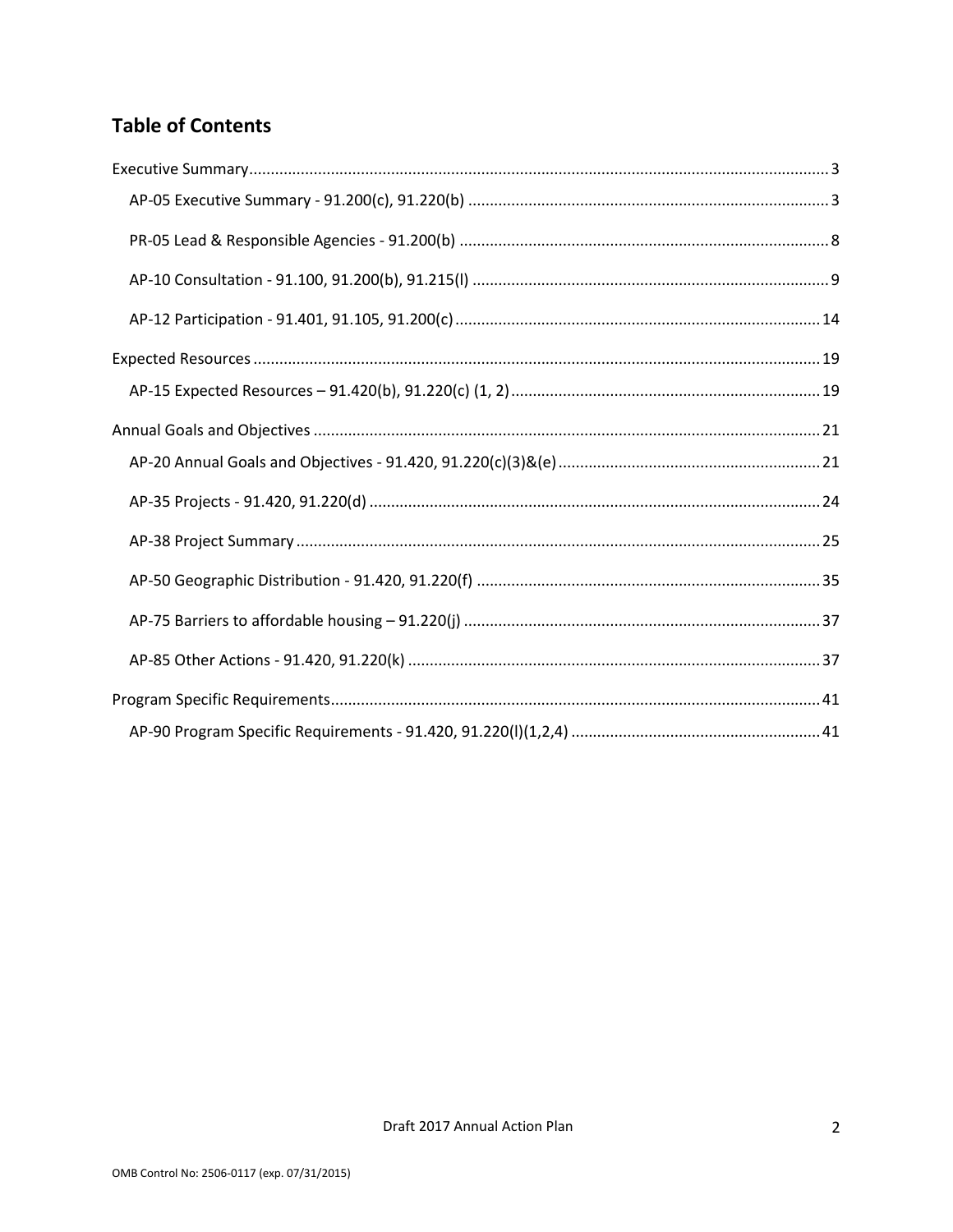# **Executive Summary**

# **AP-05 Executive Summary - 91.200(c), 91.220(b)**

## **1. Introduction**

The City of Burlington is a federal entitlement community under the U.S. Department of Housing and Urban Development's Community Development Block Grant (CDBG) Program. The City also receives HOME funds through its participation in the Greensboro HOME Consortium. As a HUD entitlement community, the City is required to to submit the FY 2017 Annual Action Plan as the third action plan of the 2015-2019 Consolidated Plan.

The One-Year Action Plan outlines the City's planned projects and activities to address idenfified priority needs and specific objectives during program year 2017. These activities and project will also addresss the City's overall priorities identified in the 2015-2019 Consolidated Plan. All priorities, objectives, and activities are planned for a one year period ending on June 30, 2018 unless otherwise indicated in the plan.

The City will direct Community Development Block Grant (CDBG) funds to projects within its corporate limits. Proposed allocations of CDBG funds are to citywide housing rehabilitation projects, neighborhood revitalization or development projects in the City's low and moderate income areas, job training, and development projects citywide for eligible populations.

## **2. Summarize the objectives and outcomes identified in the Plan**

This could be a restatement of items or a table listed elsewhere in the plan or a reference to another location. It may also contain any essential items from the housing and homeless needs assessment, the housing market analysis or the strategic plan.

Burlington is committed to allocating funds that serve the needs of low to moderate income (LMI) residents. Households with incomes less than 50% of the area median income (AMI), particularly those with extremely low incomes (less than 30% of AMI), are particular priorities. The City has also identified special needs individuals as among those who face the greatest challenges and who should receive high priority in the expenditure of federal funds, including low income families, the homeless, persons threatened with homelessness, the elderly, and persons with disabilities.

In order to achieve the greatest impact possible from the limited federal funds available, the City intends to allocate its non housing community development resources primarily to projects that will have a focused neighborhood impact, as opposed to infrastructure projects of more dispersed expected benefit.

The priorities identified in the Annual Action Plan were developed by:

Weighting the severity of the need among all groups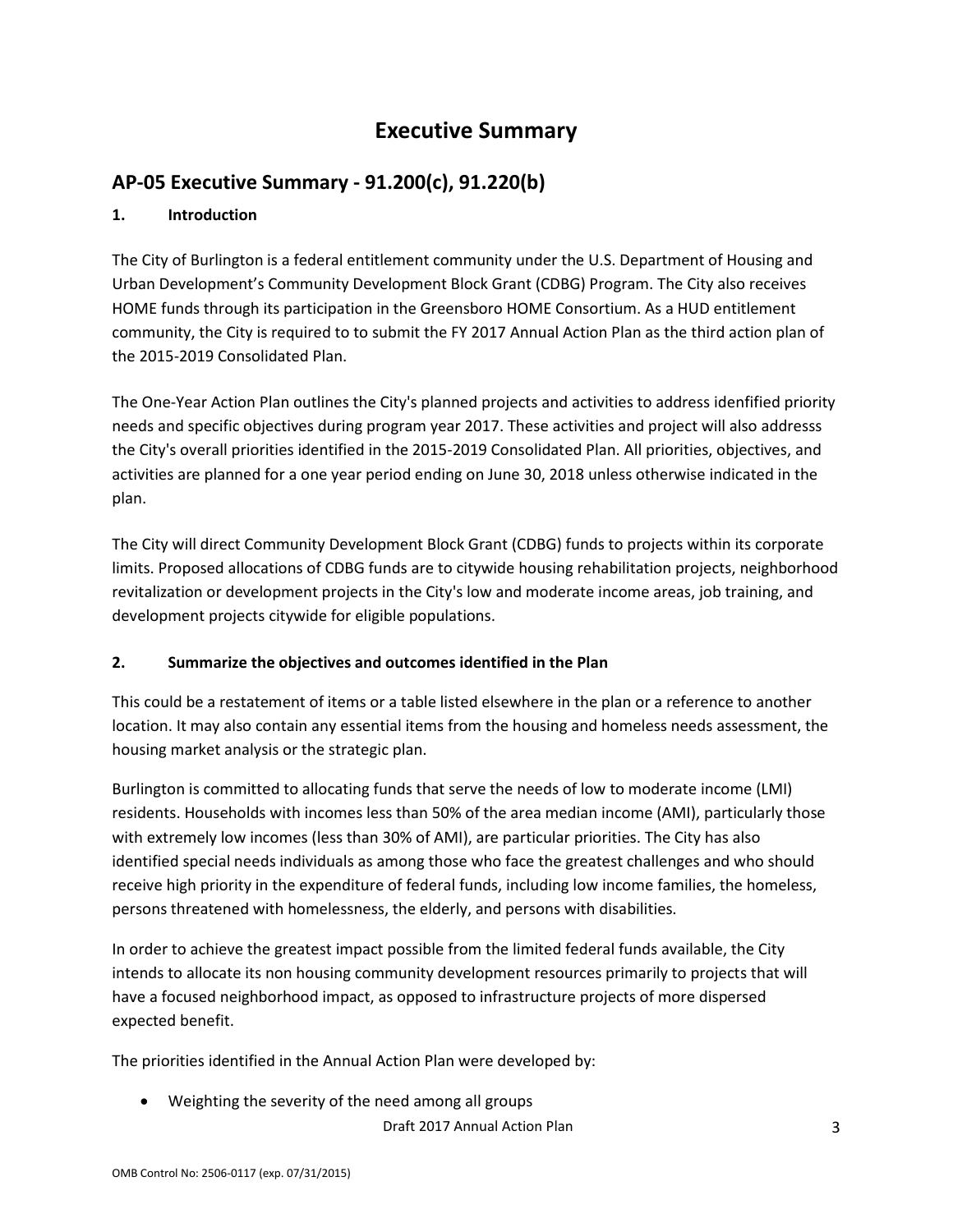- Analyzing current, social, housing, and economic conditions
- Analzying the relative needs to low and moderate income families
- Assessing the resources likely to be available
- Evaluating input from requests for proposals, public hearings, and participation in various community meetings

Burlington will invest its CDBG and HOME funds in areas primarily impacted by LMI persons. Several of the City's LMI census areas are located in the downtown area and include a significant rental housing stock. While resources other than CDBG and HOME funds may be used in these areas to maintain and preserve housing, infrastructure, and public services, the City's CDBG and HOME funds will be focused in

areas that are home to families, the elderly, the disabled, and the homeless. The City's provision of funding for new construction and acquisition of affordable housing will continue to be governed by its evaluation rubrics.

For Program Year 2017, the City plans to address needs/objectives identified under the priority needs idenfited in the 2015-2019 Consolidated Plan. The needs are identified as:

Need 1:

Improvement and access to local public facilities and services that contribute to neighborhood development.

Need 2:

Improvement of public infrastructure to revitalize neighborhoods.

Need 3:

Decent, safe affordable housing, including housing that directly reduces homelessness and increases the availability of supportive housing.

Need 4:

Planning and Administration

## **3. Evaluation of past performance**

This is an evaluation of past performance that helped lead the grantee to choose its goals or projects.

The City has maintained a high performance rate for past projects completed through the FY 2016 Annual Action Plan. The goals of the 2015-2019 Consolidated Plan have been instrumental in meeting the goals of the CDBG and HOME programs set out by the City through community input.

The City has rehabbed six homes since July 1, 2016. There are currently two rehabilitation projects under contract. The City has assisted one family with relocation assistance. Since July 1, 2016 one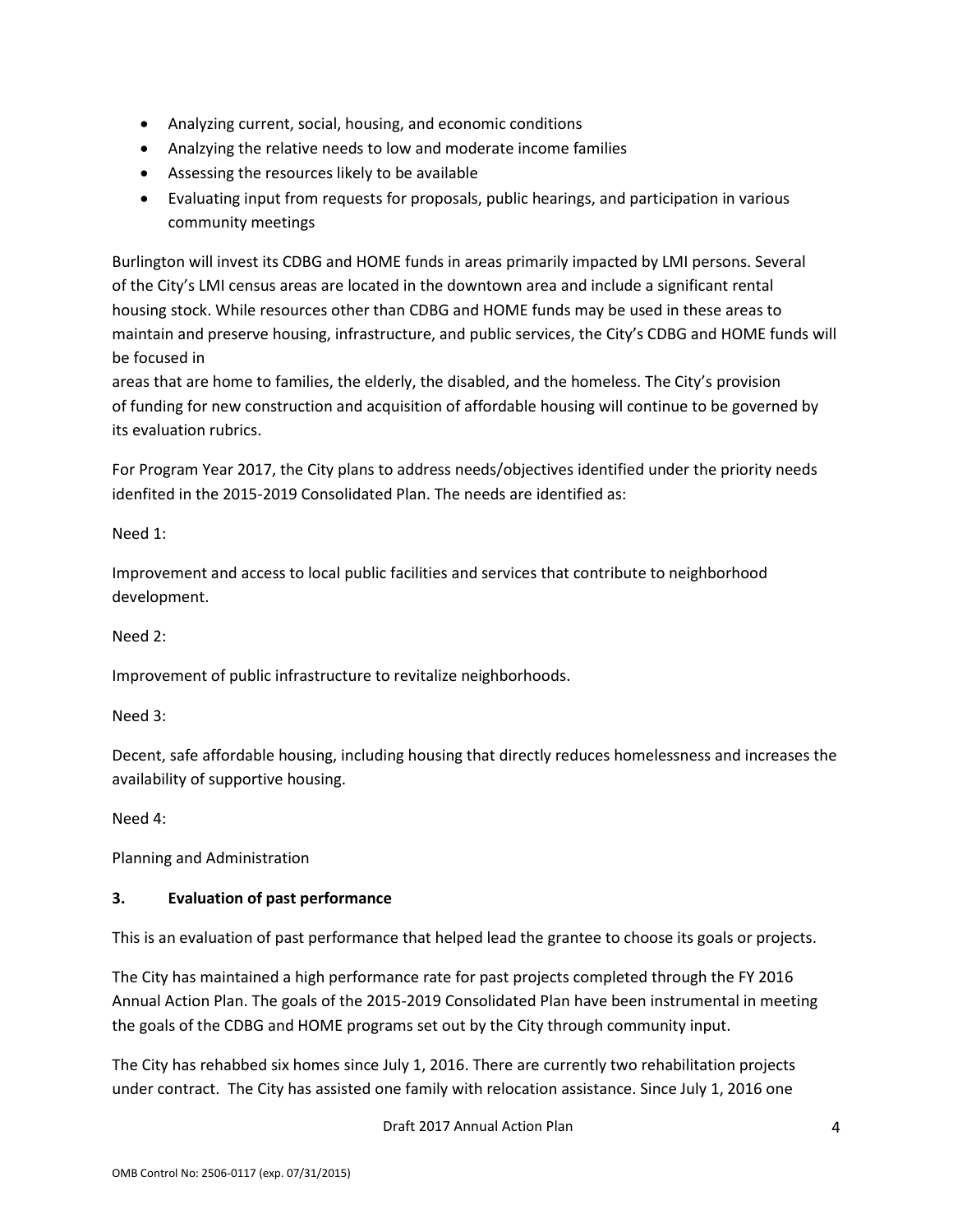infrastructure project, five public facility projects, and one public service project has been completed. There is currently one infrastructure project underway. The City has also completed three homes at the City's Apple Tree subdivision.

## **4. Summary of Citizen Participation Process and consultation process**

Summary from citizen participation section of plan.

The City is in full compliance and following a detailed citizen participation plan that satisfies the requirements of 24 CFR 91.105. Key elements of the Consolidated Plan are its emphasis on citizen participation and the collaborative nature of the process. Burlington uses the input from citizens and its community development partners to determine its housing and community development needs, to develop strategies for addressing those needs, and to undertake specific actions consistent with those strategies.

Between February 2017 and May 2017, two public hearings were held to obtain public input to the planning process and development of the 2017 Annual Action Plan. The public hearings provided citizens a chance to comment on issues of affordable housing, special needs housing with supportive services, homelessness, neighborhood and community revitalization, and special needs and priorities that would be incorporated into the proposed Annual Action Plan.

During the development of the 2017 Annual Action Plan, there was consultation and coordination completed with several service agencies in the City of Burlington. These conversations were held with several levels of service providers who understood the problems faced by the elderly, and the need for affordable housing, homeless assistance, and health services. These meetings and conversations provided the City with a keen insight into some of the problems and needs that many low to moderateincome citizens were facing.

## **5. Summary of public comments**

A summary of the comments received will be provided in the final draft of the 2017 Annual Action Plan.

## **6. Summary of comments or views not accepted and the reasons for not accepting them**

A summary of responses to the comments received will be provided in the final draft of the 2017 Annual Action Plan.

## **7. Summary**

The City's funds will coincide with specific setasides to structure the spending of CDBG funds and ensure that the limited amount of funds available will have the greatest possible impact in addressing the needs of the Annual Action Plan and community.

A maximum of 15% of CDBG funds will be dedicated to public services.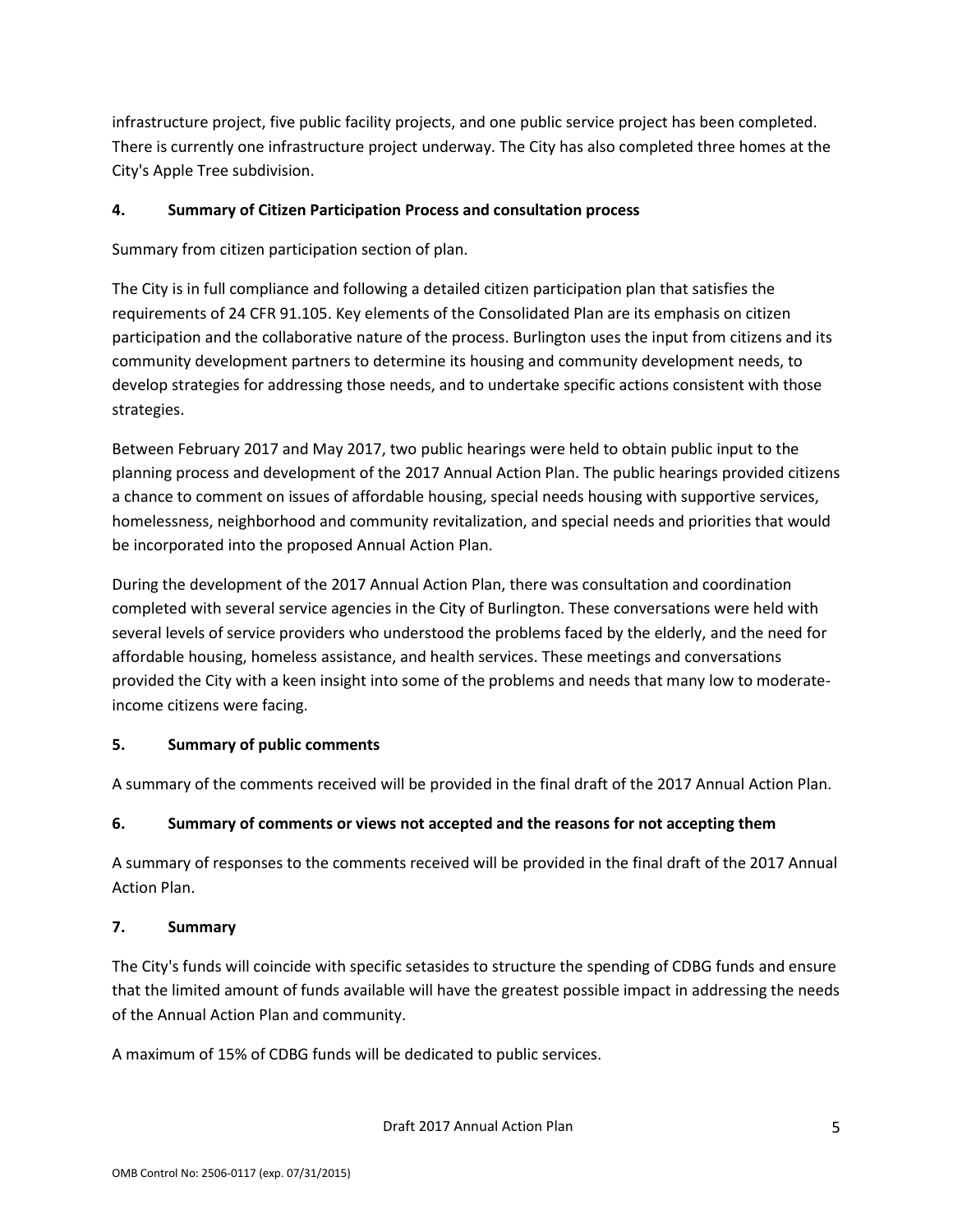The City of Burlington 2017 CDBG allocation is unknown as of March 29, 2017. The City has based its 2017 CDBG budget (\$502,011) on the assumption that the City's 2017 CDBG allocation will be the same as its 2016 allocation (\$402,011), plus \$100,000 of program income. In the event that the City's 2017 CDBG allocation is greater than \$402,011, the City will place such surplus funds toward housing rehabilitation.

In the event that the City 's 2017 CDBG allocation is less than \$402,011, the City will fund its 2017 CDBG activities in order of priority. The City's priorities for 2017 CDBG funding and current budgeted amounts are as follows:

- 1. Housing Rehabilitation and Relocation (\$102,000)
- 2. North Park Development (\$100,000)
- 3. Construction Training Program and Burlington Development Corporation (\$101,000)
- 4. Administration (\$52,000)
- 5. Infrastructure (\$85,011)
- 6. Ralph Scott Lifeservices (\$52,000)
- 7. North Park Library (\$10,000)

If the City's 2017 CDBG allocation is not sufficient to fund all of the above activities in full, then the City will reduce or eliminate funding for activities based on priorities as follows:

- 1. If the decrease in the allocation is less than \$10,000, then the funding for North Park Library will be reduced by up to 50%.
- 2. If the decrease in the allocation is between \$10,000 and \$62,000, then the North Park Library funding will be reduced by an additional 50% and the funding for the Ralph Scott Lifeservices activity will be reduced by up to 50% and Infrastructure funding will be reduced by up to 57%.
- 3. If the decrease in the allocation is between \$62,000 and \$120,000, then the Burlington Development Corporation funding will be reduced by up to 37%, Infrastructure funding will be reduced by up to 32%, and Ralph Scott Lifeservices funding will be reduced by up to an additional 20%.
- 4. If the decrease in the allocation is between \$120,000 and \$201,000, Construction Training Program funding will be reduced by up to 15%, North Park Library funding will be reduced by up to 60%, Burlington Development Corporation funding will be reduced by up to 33%, North park development funding will be reduced by up to 30%, Infrastructure funding will be reduced by up to 40%, Ralph Scott Lifeservices funding will be reduced by up to 50%, and Housing Rehabilitation funding will be reduced by up to 20%.
- 5. If the decrease in the allocation is more than \$201,000, Housing Rehabilitation will be reduced by up to 40%, Construction Training Program funding will be reduced by up to 63%, Administration by up to 92%, North Park Library funding will be eliminated, Burlington Development Corporation funding will be reduced up to 50%, North Park Development funding will be reduced up to 72%, Infrastructure funding will be reduced by up to 67%, and Ralph Scott Lifeservices funding will be reduced by up to 50% until all funding for this activity is depleted.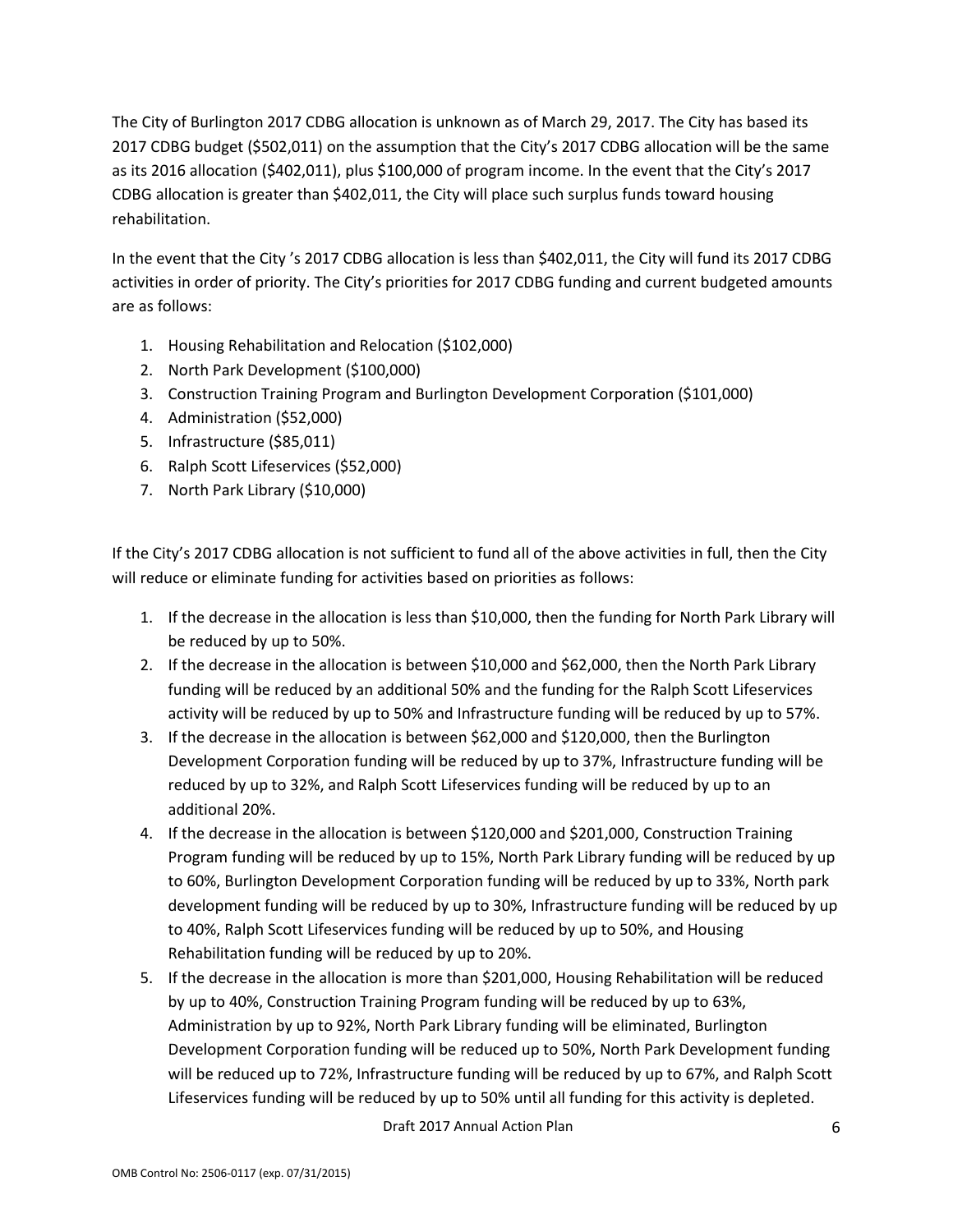Note that, regardless of the above funding adjustments, no more than 15% of the City's CDBG funds will be dedicated to public services and no more than 20% of its CDBG funds will be allocated to administration.

The specific projects for the Program Year 2017 will be discussed later in the plan.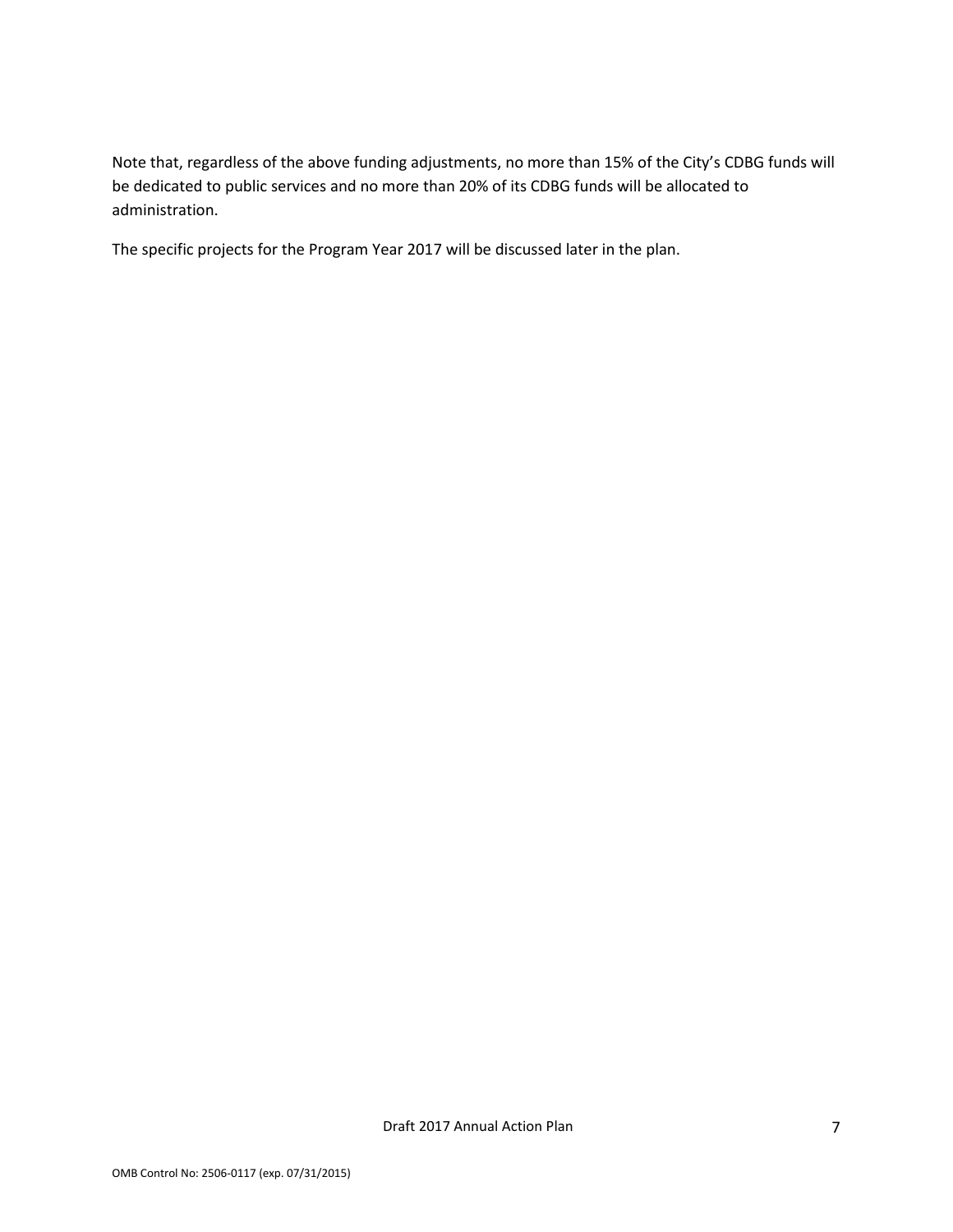# **PR-05 Lead & Responsible Agencies - 91.200(b)**

### **1. Agency/entity responsible for preparing/administering the Consolidated Plan**

The following are the agencies/entities responsible for preparing the Consolidated Plan and those responsible for administration of each grant program and funding source.

| <b>Agency Role</b>        | <b>Name</b> | <b>Department/Agency</b> |
|---------------------------|-------------|--------------------------|
| Lead Agency               | BURLINGTON  |                          |
| <b>CDBG Administrator</b> |             |                          |

**Table 1 – Responsible Agencies**

#### **Narrative**

#### **Consolidated Plan Public Contact Information**

Sonyé Randolph, Community Development Administrator

City of Burlington

PO Box 1358

Burlington, NC 27216

[phone] 336-222-5094 [email] srandolph@ci.burlington.nc.us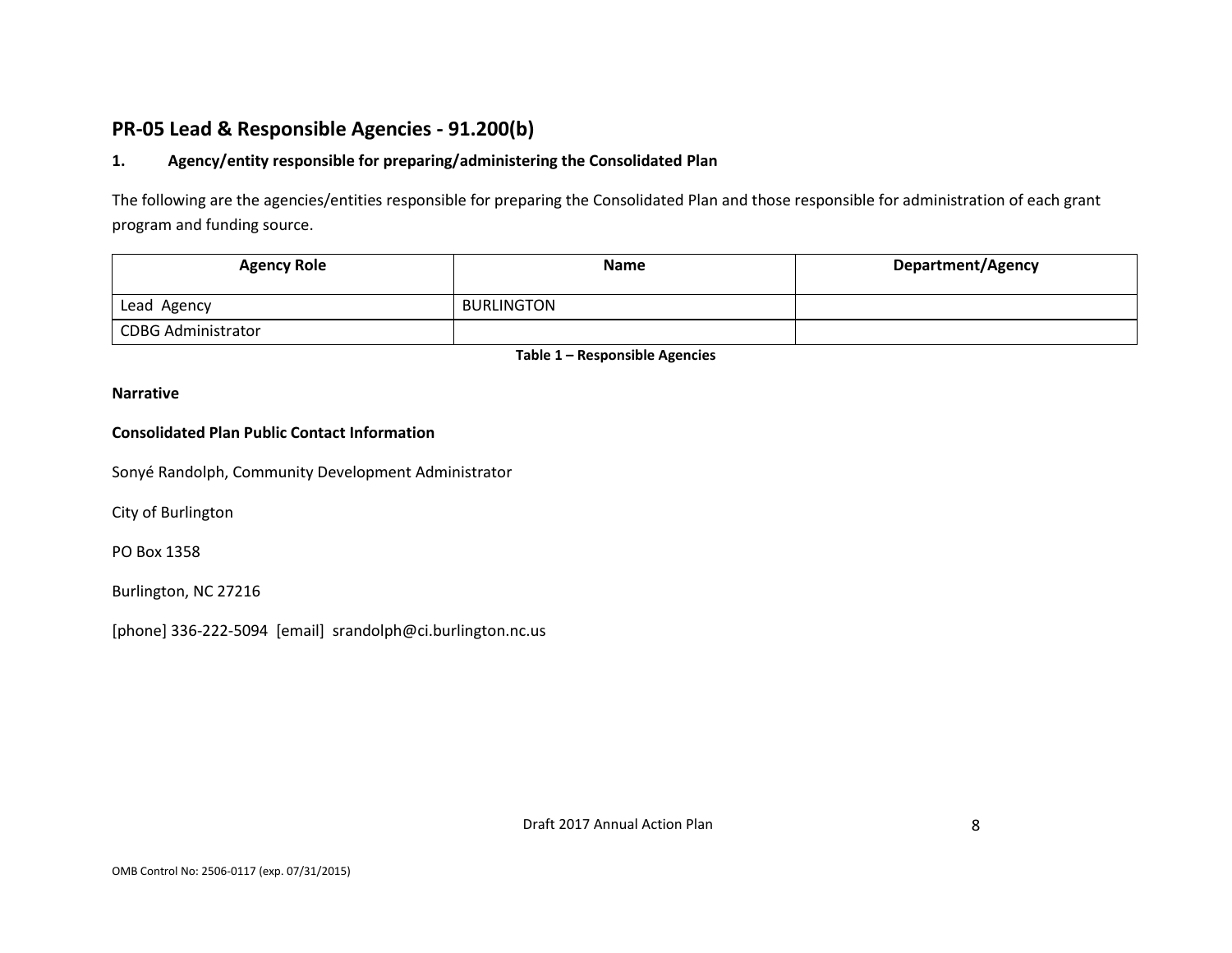# **AP-10 Consultation - 91.100, 91.200(b), 91.215(l)**

## **1. Introduction**

**Provide a concise summary of the jurisdiction's activities to enhance coordination between public and assisted housing providers and private and governmental health, mental health and service agencies (91.215(l)).**

The City of Burlington Planning Department's Community Development Division developed an outreach effort to maximize input from a large crosssection of stakeholders. This outreach effort included public meetings, published meeting notices, stakeholder meetings, attendance and networking at various meetings, telephone interviews, and requests for proposals. Futhermore, the Department implements a range of affordable housing and community development activities, including administration of the CDBG & HOME programs; preparation of the Consolidated Plan, the Consolidated Annual Performance Evaluation Report (CAPER), and the Annual Plan; technical assistance for and collaboration with nonprofits and for-profits housing developers and social services agencies; and rehabilitation and other affordable housing projects.

## **Describe coordination with the Continuum of Care and efforts to address the needs of homeless persons (particularly chronically homeless individuals and families, families with children, veterans, and unaccompanied youth) and persons at risk of homelessness.**

Allied Churches of Alamance County (ACAC) and Alamance Housing Committee (AHC) both have interagency agreements with the City of Burlington to manage CDBG activities. Close cooperation exists between the City, ACAC, AHC, local nonprofit agencies, homeless providers, and regional organizations to enhance coordination. The City will continue to support strategies to meet the needs of homeless persons and those at risk of becoming homeless.

## **Describe consultation with the Continuum(s) of Care that serves the jurisdiction's area in determining how to allocate ESG funds, develop performance standards for and evaluate outcomes of projects and activities assisted by ESG funds, and develop funding, policies and procedures for the operation and administration of HMIS**

The City does not receive ESG funds. Rather, ESG funds are allocated to the community through Alamance Housing Committee (AHC) participation in the NC Balance of State Continuum of Care application process. AHC utilizes the Balance of State application process to apply for ESG funds, develop performance standards, and evaluate outcomes. The City of Burlington is currently working closely with AHC to restructure the delivery and allocation process. A detailed description of how this process is being restructured in Burlington can be found in the MA30 section of the City's 2015-19 Consolidated Plan. The plan is also available at: http://www.ci.burlington.nc.us/DocumentCenter/View/7532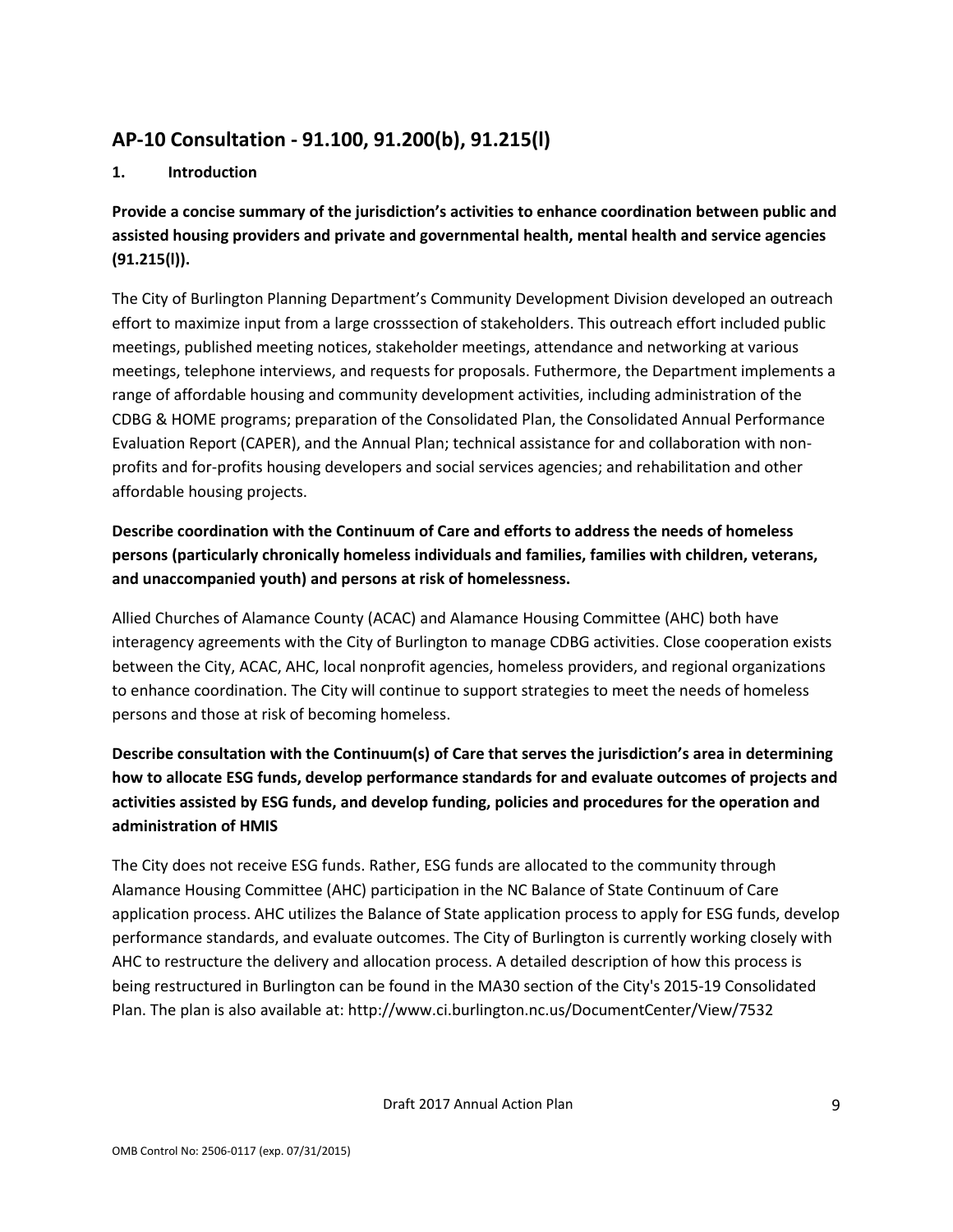## **2. Agencies, groups, organizations and others who participated in the process and consultations**

**Table 2 – Agencies, groups, organizations who participated**

| 1 | Agency/Group/Organization                                                                                                                                         | <b>BURLINGTON</b>                                                                                                                                                                                                                                 |
|---|-------------------------------------------------------------------------------------------------------------------------------------------------------------------|---------------------------------------------------------------------------------------------------------------------------------------------------------------------------------------------------------------------------------------------------|
|   | <b>Agency/Group/Organization Type</b>                                                                                                                             | Other government - Local<br>Planning organization<br><b>Grantee Department</b>                                                                                                                                                                    |
|   | What section of the Plan was addressed by Consultation?                                                                                                           | <b>Economic Development</b><br><b>Anti-poverty Strategy</b><br><b>Recreation and Infrastructure Needs</b>                                                                                                                                         |
|   | Briefly describe how the Agency/Group/Organization was<br>consulted. What are the anticipated outcomes of the<br>consultation or areas for improved coordination? | The Planning Department's Community Development Division consulted with<br>city governmental departments via in person interviews to determine the<br>needs of the City. Such interviews help to optimize allocation of entitlement<br>resources. |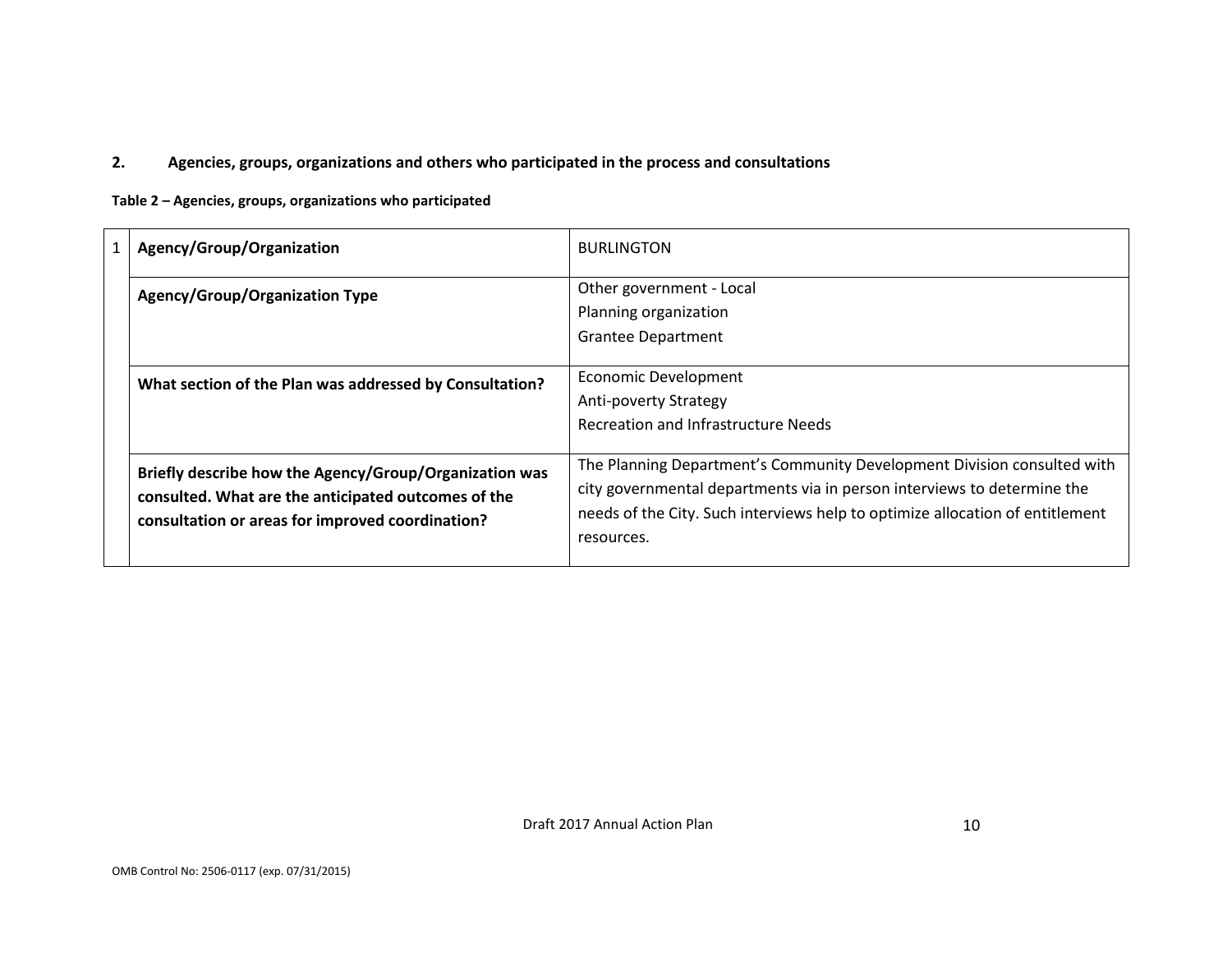| $\overline{2}$ | Agency/Group/Organization                               | ALLIED CHURCHES OF ALAMANCE COUNTY (ACAC)                                |
|----------------|---------------------------------------------------------|--------------------------------------------------------------------------|
|                | <b>Agency/Group/Organization Type</b>                   | Housing                                                                  |
|                |                                                         | Services - Housing                                                       |
|                |                                                         | Services-Children                                                        |
|                |                                                         | Services-Persons with Disabilities                                       |
|                |                                                         | Services-Persons with HIV/AIDS                                           |
|                |                                                         | Services-homeless                                                        |
|                |                                                         | Services-Employment                                                      |
|                |                                                         | Publicly Funded Institution/System of Care                               |
|                |                                                         | Neighborhood Organization                                                |
|                |                                                         |                                                                          |
|                | What section of the Plan was addressed by Consultation? | Homeless Needs - Chronically homeless                                    |
|                |                                                         | Homeless Needs - Families with children                                  |
|                |                                                         | Homelessness Needs - Veterans                                            |
|                |                                                         | Homelessness Needs - Unaccompanied youth                                 |
|                |                                                         | <b>Homelessness Strategy</b>                                             |
|                |                                                         | Non-Homeless Special Needs                                               |
|                |                                                         | Anti-poverty Strategy                                                    |
|                | Briefly describe how the Agency/Group/Organization was  | The Planning Department's Community Development Division staff consulted |
|                | consulted. What are the anticipated outcomes of the     | with ACAC by telephone to help identify the needs of the City's homeless |
|                | consultation or areas for improved coordination?        | populations and how to best use resources to address these needs.        |
|                |                                                         |                                                                          |
| 3              | Agency/Group/Organization                               | ALAMANCE COUNTY COMMUNITY SERVICES AGENCY (ACCSA)                        |
|                |                                                         | Housing                                                                  |
|                | <b>Agency/Group/Organization Type</b>                   | Services-Education                                                       |
|                |                                                         | Services-Employment                                                      |
|                |                                                         |                                                                          |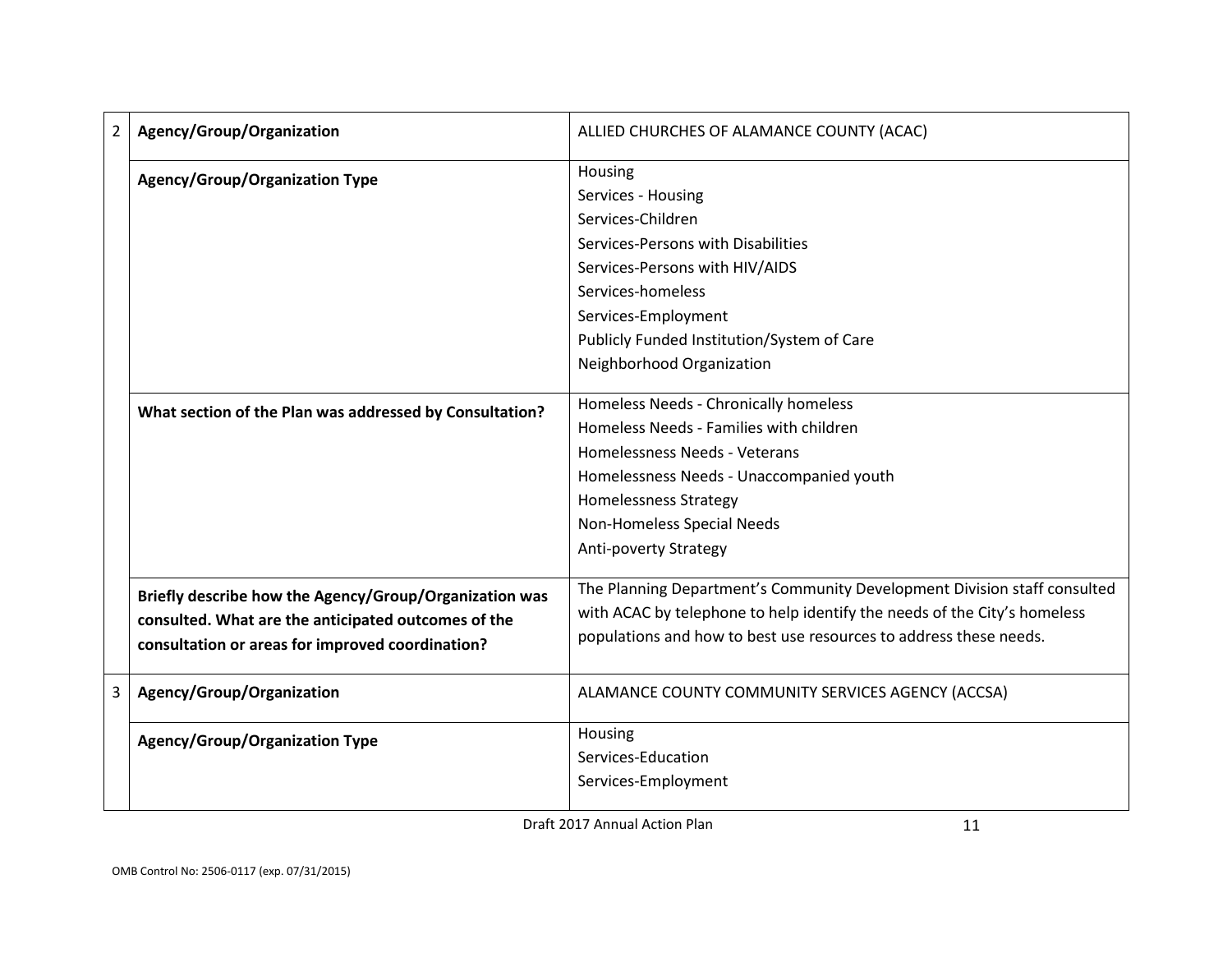|   | What section of the Plan was addressed by Consultation?                                                                                                           | <b>Housing Need Assessment</b><br><b>Economic Development</b>                                                                                                                                                                                          |  |  |  |
|---|-------------------------------------------------------------------------------------------------------------------------------------------------------------------|--------------------------------------------------------------------------------------------------------------------------------------------------------------------------------------------------------------------------------------------------------|--|--|--|
|   | Briefly describe how the Agency/Group/Organization was<br>consulted. What are the anticipated outcomes of the<br>consultation or areas for improved coordination? | The Planning Department's Community Development Division actively<br>consulted with ACSSA via an in-person meeting to discuss reducing poverty<br>levels via economic development activities, e.g., education and training, and<br>affordable housing. |  |  |  |
| 6 | Agency/Group/Organization                                                                                                                                         | HABITAT FOR HUMANITY OF ALAMANCE COUNTY, NC                                                                                                                                                                                                            |  |  |  |
|   | <b>Agency/Group/Organization Type</b>                                                                                                                             | Housing                                                                                                                                                                                                                                                |  |  |  |
|   | What section of the Plan was addressed by Consultation?                                                                                                           | <b>Housing Need Assessment</b><br><b>Economic Development</b><br><b>Anti-poverty Strategy</b>                                                                                                                                                          |  |  |  |
|   | Briefly describe how the Agency/Group/Organization was<br>consulted. What are the anticipated outcomes of the<br>consultation or areas for improved coordination? | The Planning Department's Community Development Division staff consulted<br>with Habitat via an in person meeting to help identify housing and community<br>development needs, especially affordable housing.                                          |  |  |  |
| 5 | Agency/Group/Organization                                                                                                                                         | <b>ALAMANCE COUNTY</b>                                                                                                                                                                                                                                 |  |  |  |
|   | <b>Agency/Group/Organization Type</b>                                                                                                                             | Other government - County                                                                                                                                                                                                                              |  |  |  |
|   | What section of the Plan was addressed by Consultation?                                                                                                           | Lead-based Paint Strategy                                                                                                                                                                                                                              |  |  |  |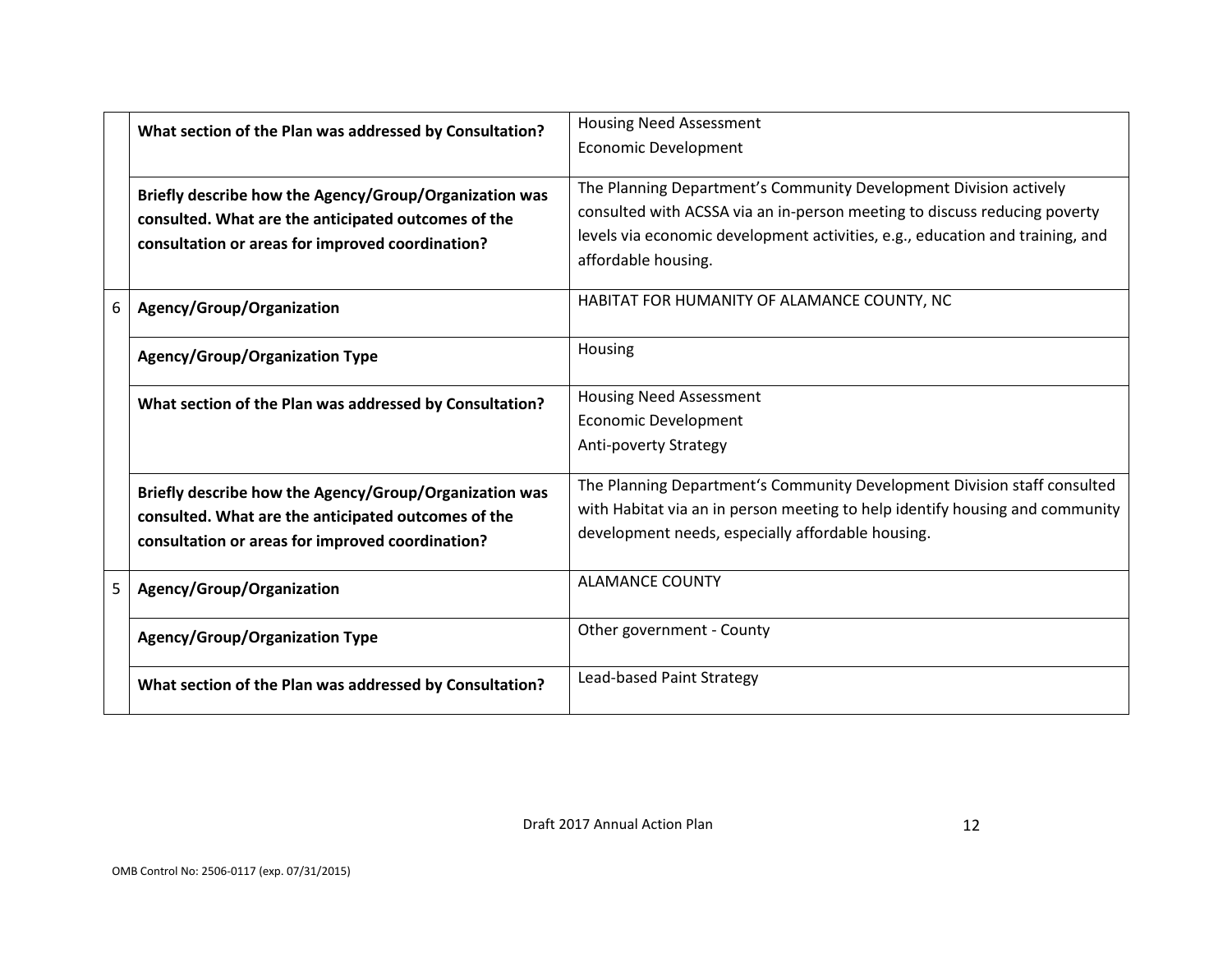| Briefly describe how the Agency/Group/Organization was | The Planning Department's Community Development Division consulted with |
|--------------------------------------------------------|-------------------------------------------------------------------------|
| consulted. What are the anticipated outcomes of the    | Alamance County via a visit to the County's Public Health Department's  |
| consultation or areas for improved coordination?       | website to gain knowledge regarding reducing lead based paint hazards   |
|                                                        | through the City's housing rehabilitation program.                      |
|                                                        |                                                                         |

**Identify any Agency Types not consulted and provide rationale for not consulting**

**Other local/regional/state/federal planning efforts considered when preparing the Plan**

| Name of Plan                                  | <b>Lead Organization</b>                         | How do the goals of your Strategic Plan overlap with the goals of each plan?                                                                                                                     |  |  |  |
|-----------------------------------------------|--------------------------------------------------|--------------------------------------------------------------------------------------------------------------------------------------------------------------------------------------------------|--|--|--|
| Continuum of Care                             | AHC                                              | The goals of this organization overlaps with the goals in the strategic plan and visioning of this<br>plan, including creating attractive and affordable housing and supportive services for all |  |  |  |
| <b>Regional Assessment</b><br>of Fair Housing | <b>Piedmont Triad</b><br><b>Regional Council</b> | Strategic Plan goals and objectives will intentionally, affirmatively further fair housing.<br>Addresses barriers toaffordable housing as well.                                                  |  |  |  |

**Table 3 - Other local / regional / federal planning efforts**

## **Narrative**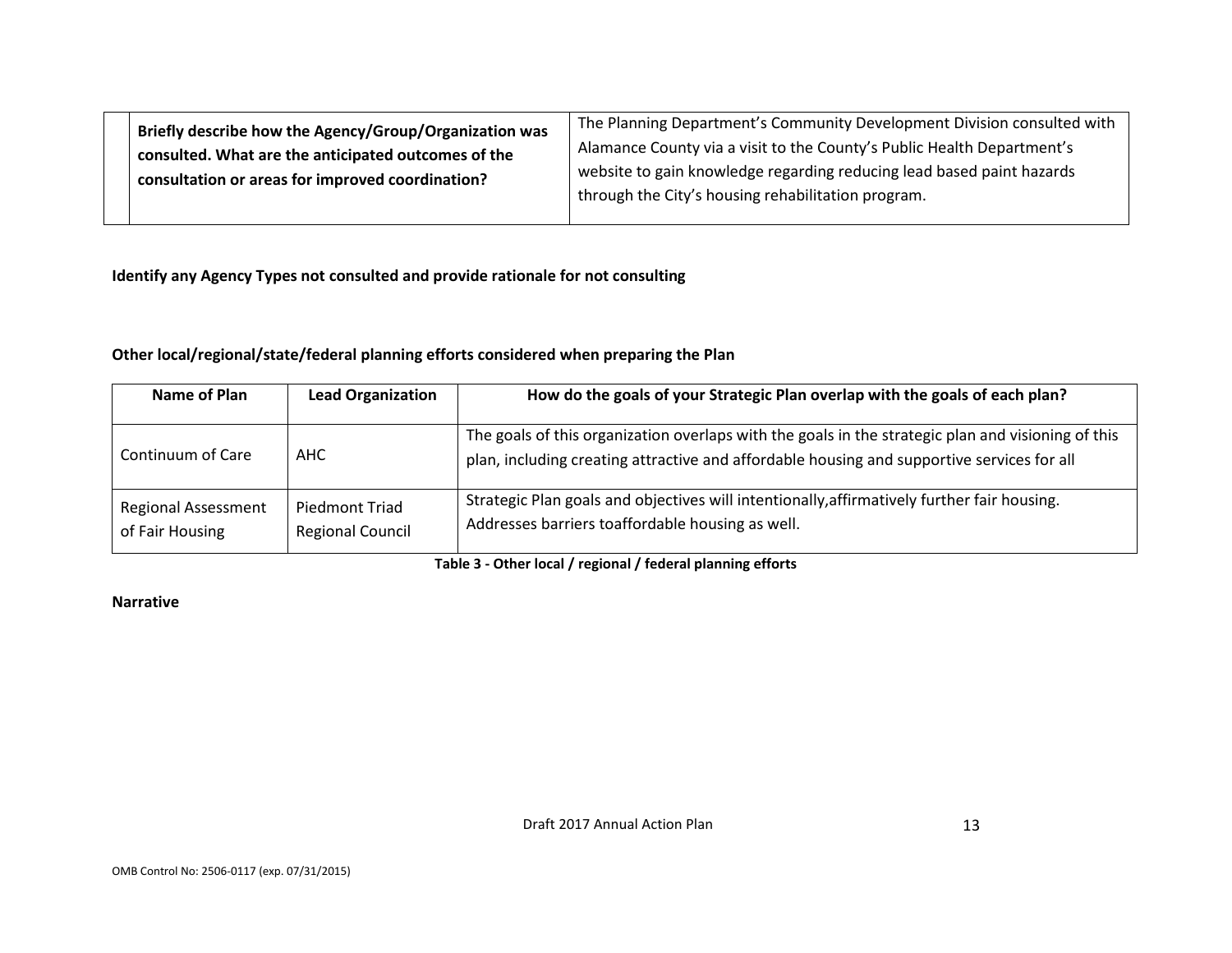# **AP-12 Participation - 91.401, 91.105, 91.200(c)**

### **1. Summary of citizen participation process/Efforts made to broaden citizen participation**

### **Summarize citizen participation process and how it impacted goal-setting**

In accordance with 24 CFR 91.100(4), the City of Burlington will notify adjacent units of local government of the non-housing community development needs included in its Action Plan.

The City continues to interact with the various public and non-profit institutions that provide housing and supportive services to low income residents. Although the agencies are independent of one another, they work together to ensure that their programs and services are coordinated and that residents are served.

The City's goal for citizen participation is to ensure broad participation of City residents; housing, economic development, and other service providers; City departments; nonprofit organizations; neighborhood groups; and other stakeholders in the planning and implementation of community development and housing programs. As such, the City has adopted a Citizen Participation Plan (CPP) to broaden citizen participation.

The purpose of the CPP is to establish the process by which citizens, public agencies, and other interested parties can actively participate in the development of the Consolidated Plan, Annual Action Plan, Substantial Amendments, and the Consolidated Annual Performance and Evaluation Report (CAPER) and to set forth the City's policies and procedures for citizen participation.

The Citizen Participation Plan provides for and encourages public participation and consultation, emphasizing involvement by citizens and the organizations and agencies that serve low/moderate-income persons through the use of HUD programs.

During the preparation of the 2017 Annual Action Plan, two public meetings were held to gather public input on housing and community development needs and to get public comments on the draft 2017 Annual Action Plan.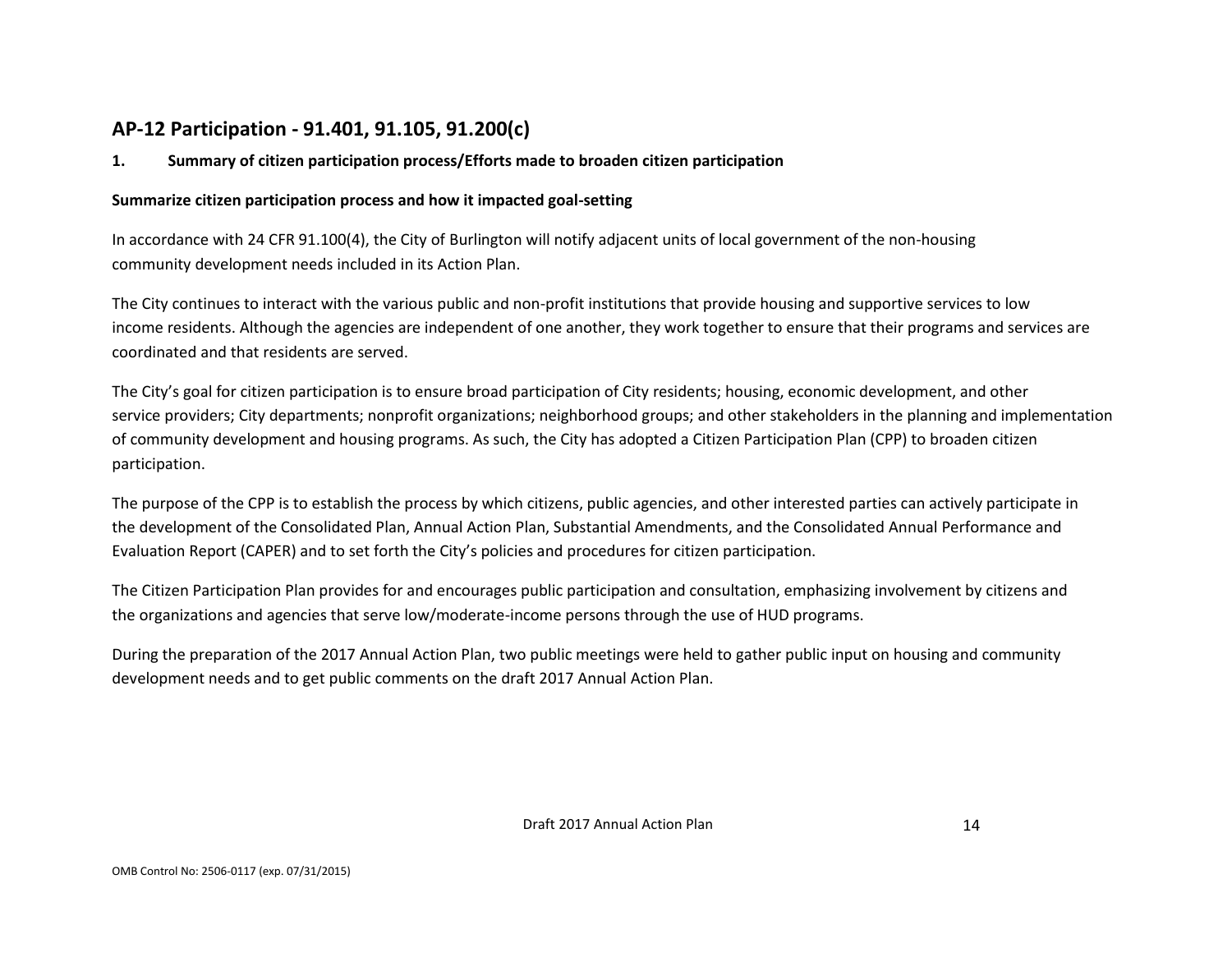### **Citizen Participation Outreach**

| Sort O | Mode of Outre | <b>Target of Outr</b> | Summary of              | Summary of        | Summary of comments not | URL (If applicable) |
|--------|---------------|-----------------------|-------------------------|-------------------|-------------------------|---------------------|
| rder   | ach           | each                  | response/atten<br>dance | comments received | accepted and reasons    |                     |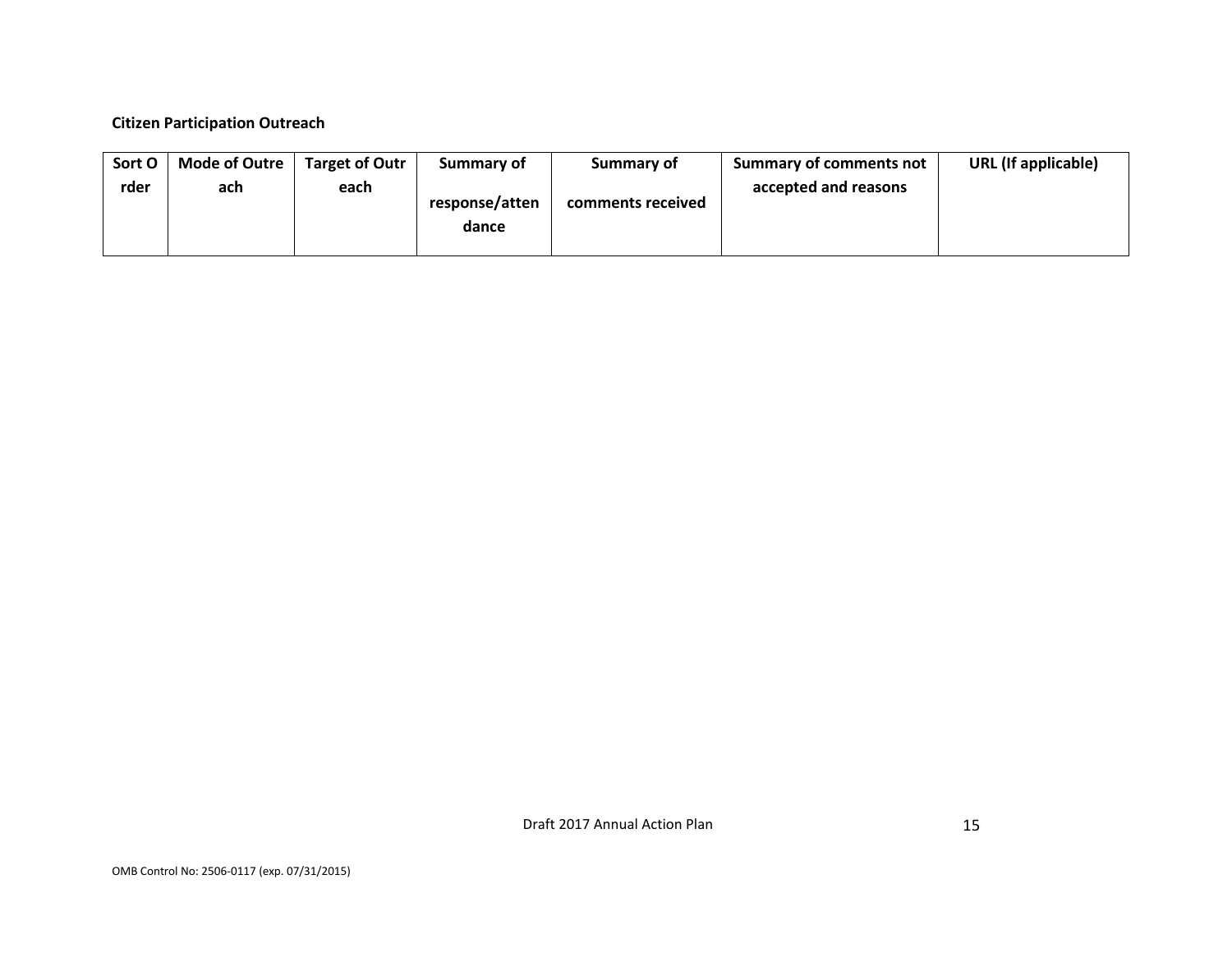| Sort O       | <b>Target of Outr</b><br><b>Mode of Outre</b>                        |                                                                                                                                                      | Summary of                                                                                                                                                                                                           | <b>Summary of</b>                                                                                                                                                                                                                                                                                                                                                                                                                                                                                                                                                                                                                         | <b>Summary of comments not</b> | <b>URL</b> (If applicable)                                             |
|--------------|----------------------------------------------------------------------|------------------------------------------------------------------------------------------------------------------------------------------------------|----------------------------------------------------------------------------------------------------------------------------------------------------------------------------------------------------------------------|-------------------------------------------------------------------------------------------------------------------------------------------------------------------------------------------------------------------------------------------------------------------------------------------------------------------------------------------------------------------------------------------------------------------------------------------------------------------------------------------------------------------------------------------------------------------------------------------------------------------------------------------|--------------------------------|------------------------------------------------------------------------|
| rder         | ach                                                                  | each                                                                                                                                                 | response/atten<br>dance                                                                                                                                                                                              | comments received                                                                                                                                                                                                                                                                                                                                                                                                                                                                                                                                                                                                                         | accepted and reasons           |                                                                        |
| $\mathbf{1}$ | <b>Public Hearing</b><br>OMB Control No: 2506-0117 (exp. 07/31/2015) | Minorities<br>Persons with<br>disabilities<br>Non-<br>targeted/broa<br>d community<br><b>Public Hearing</b><br>info send via<br>Community<br>Council | Upon motion by<br>Councilmember<br>Ward, seconded<br>by Mayor Pro<br>Tem Faucette, it<br>was resolved<br>unanimously to<br>close the public<br>hearing.Citizen<br>comment period<br>was held. No<br>action required. | Dorene Cole, RSLS<br>asked for support of<br>the renovation of the<br>day facility at 1212<br>Turrentine. Annette<br>Orbert and Nicole<br><b>Blackwell of</b><br>Alamance Co. CSA<br>requested funding to<br>complete 4 more lots<br>in the Apple Tree<br>subdivision. Robin<br>Wintringham of<br><b>Habitat for Humanity</b><br>thanked Council for<br>its continued support<br>Kep Taylor, NC<br>Construction<br>Partnership, asked<br>for continued<br>support .for the<br><b>NCCP training</b><br>program. MJ<br>Wilkerson, Alamance<br>Co. Libraries, asked<br>Draft 707 Zonnweleer Fonding<br>of \$10,000 at North<br>Park Library. | All comments were<br>accepted. | http://burlingtonnc.gov/<br>ArchiveCenter/ViewFile/<br>Item/2771<br>16 |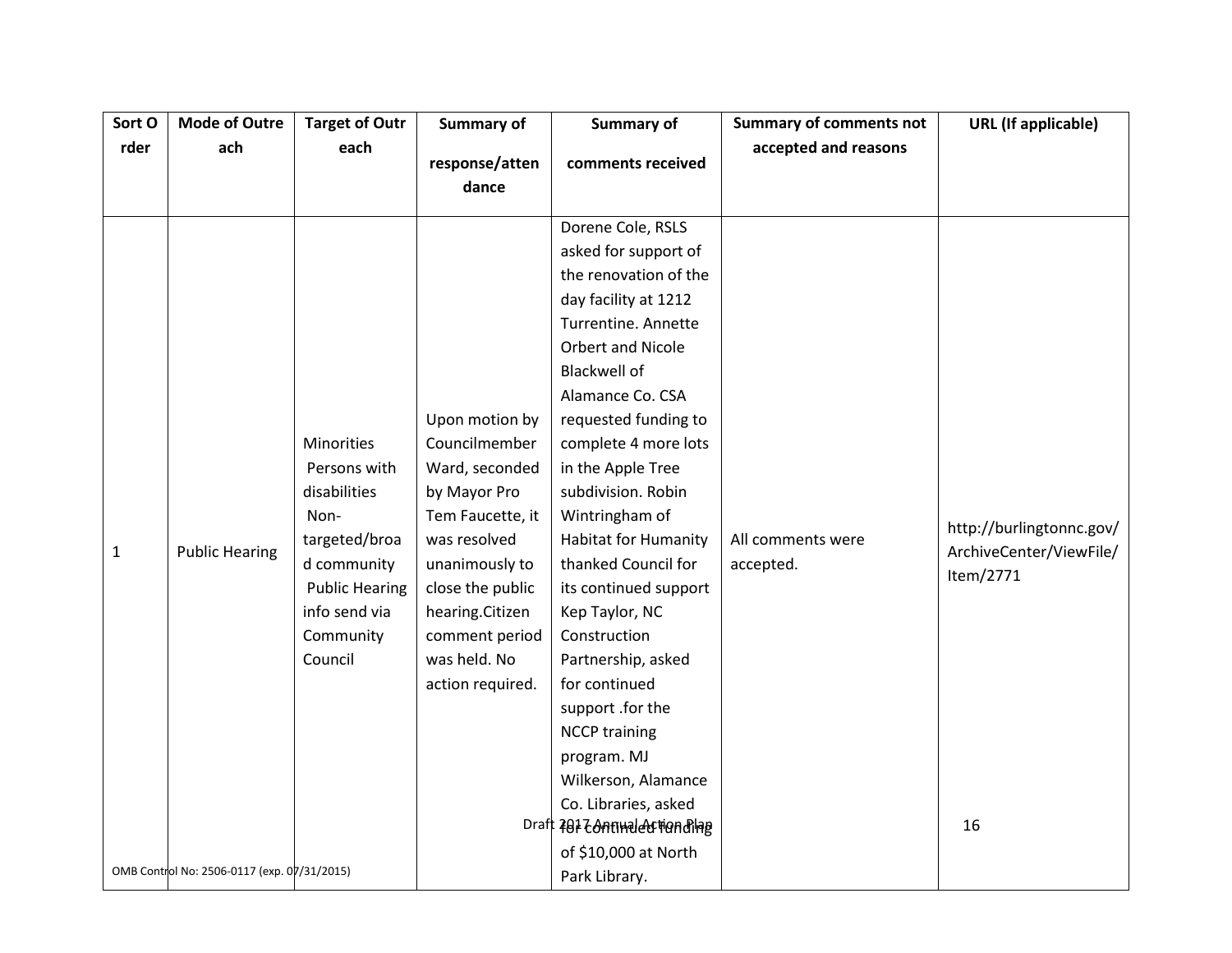| Sort O         | <b>Mode of Outre</b>  | <b>Target of Outr</b>                                                                                   | <b>Summary of</b>       | <b>Summary of</b> | <b>Summary of comments not</b> | <b>URL</b> (If applicable)                                                        |
|----------------|-----------------------|---------------------------------------------------------------------------------------------------------|-------------------------|-------------------|--------------------------------|-----------------------------------------------------------------------------------|
| rder           | ach                   | each                                                                                                    | response/atten<br>dance | comments received | accepted and reasons           |                                                                                   |
| $\overline{2}$ | Newspaper Ad          | Minorities<br>Persons with<br>disabilities<br>Non-<br>targeted/broa<br>d community                      | <b>TBD</b>              | <b>TBD</b>        | <b>TBD</b>                     |                                                                                   |
| 3              | <b>Public Hearing</b> | Minorities<br>Non-<br>targeted/broa<br>d community<br>Residents of<br>Public and<br>Assisted<br>Housing | TBD                     | TBD               | TBD                            |                                                                                   |
| 4              | Internet<br>Outreach  | Non-<br>targeted/broa<br>d community                                                                    | TBD                     | TBD               | N/A                            | https://uwalamance.org<br>/nsm_updates/public-<br>hearing-cdbg-home-<br>programs/ |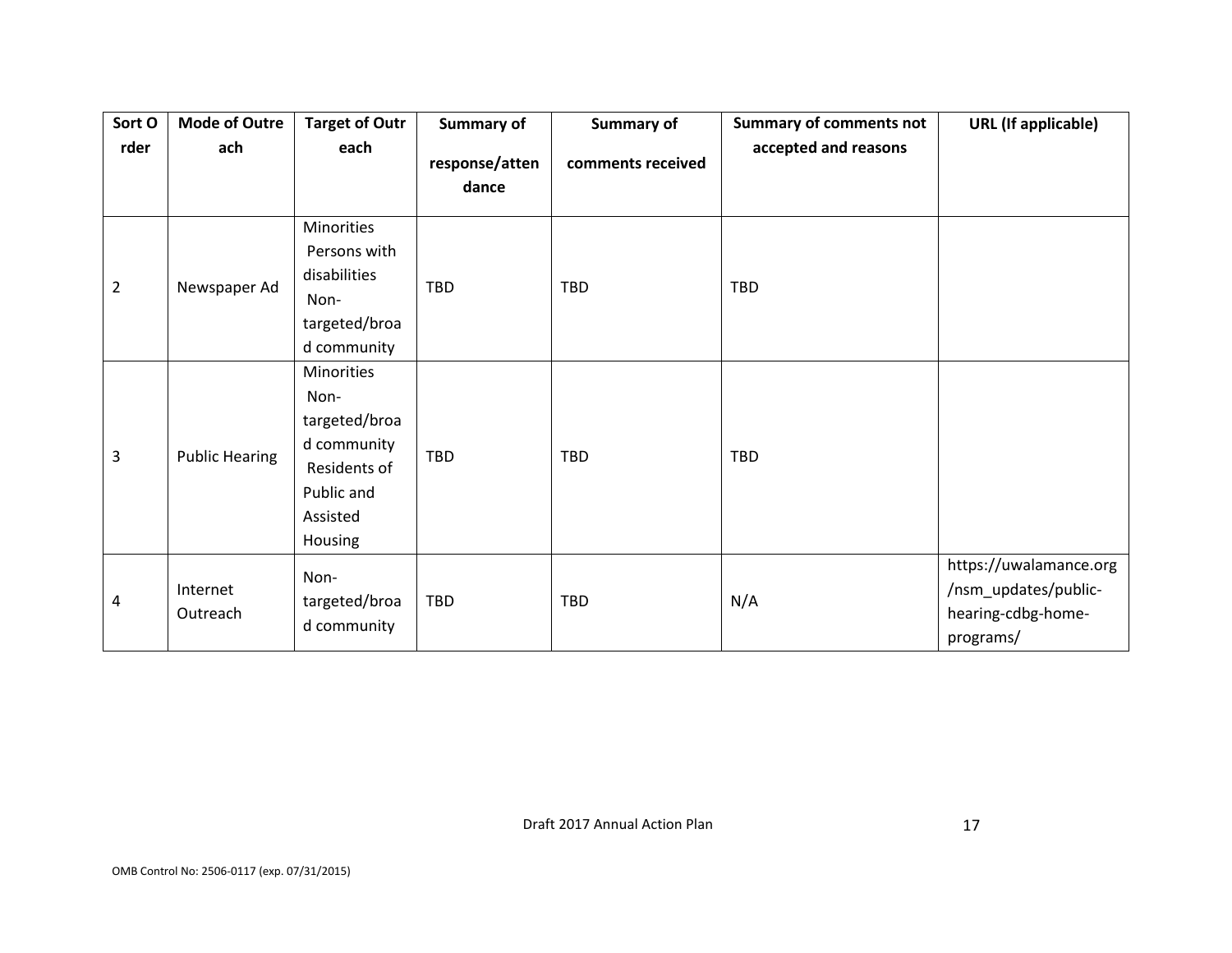| Sort O | <b>Mode of Outre</b>  | <b>Target of Outr</b>                                                                                                                   | <b>Summary of</b>       | <b>Summary of</b> | <b>Summary of comments not</b> | <b>URL</b> (If applicable)                       |
|--------|-----------------------|-----------------------------------------------------------------------------------------------------------------------------------------|-------------------------|-------------------|--------------------------------|--------------------------------------------------|
| rder   | ach                   | each                                                                                                                                    | response/atten<br>dance | comments received | accepted and reasons           |                                                  |
| 5      | <b>Public Hearing</b> | Minorities<br>Persons with<br>disabilities<br>Non-<br>targeted/broa<br>d community<br>Residents of<br>Public and<br>Assisted<br>Housing | TBD                     | TBD               | TBD                            | http://burlingtonnc.gov/<br>Archive.aspx?AMID=31 |
| 6      | Newspaper Ad          | Minorities<br>Persons with<br>disabilities<br>Non-<br>targeted/broa<br>d community                                                      | TBD                     | TBD               | TBD                            |                                                  |

**Table 4 – Citizen Participation Outreach**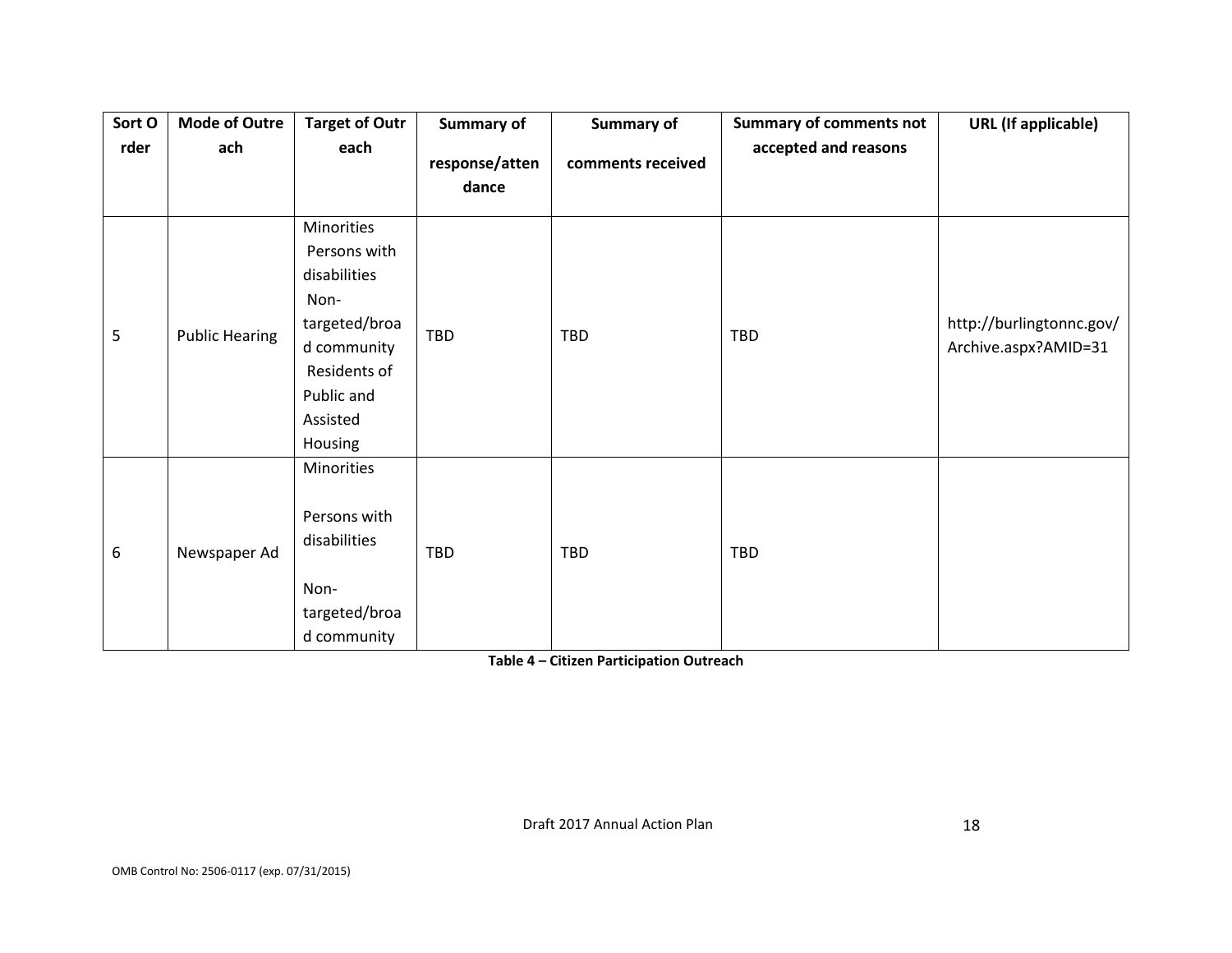# **Expected Resources**

# **AP-15 Expected Resources – 91.420(b), 91.220(c) (1, 2)**

### **Introduction**

Table 5 shows the resources Burlington anticipates having for program year 2017. The anticipated CDBG allocation assumes that the 2017 allocation will be the same as the 2016 allocation.

### **Anticipated Resources**

| Program     | Source of           | <b>Uses of Funds</b>                                                                                                            | <b>Expected Amount Available Year 1</b> |                       |                                              |              |                                                            | <b>Narrative Description</b> |
|-------------|---------------------|---------------------------------------------------------------------------------------------------------------------------------|-----------------------------------------|-----------------------|----------------------------------------------|--------------|------------------------------------------------------------|------------------------------|
|             | <b>Funds</b>        |                                                                                                                                 | Annual<br><b>Allocation:</b><br>\$      | Program<br>Income: \$ | <b>Prior Year</b><br><b>Resources:</b><br>\$ | Total:<br>\$ | Amount<br>Available<br><b>Reminder</b><br>of ConPlan<br>\$ |                              |
| <b>CDBG</b> | public -<br>federal | Acquisition<br><b>Admin and Planning</b><br>Economic<br>Development<br>Housing<br>Public Improvements<br><b>Public Services</b> | 402,011                                 | 100,000               | 0                                            | 502,011      | 1,271,372                                                  |                              |

**Table 5 - Expected Resources – Priority Table**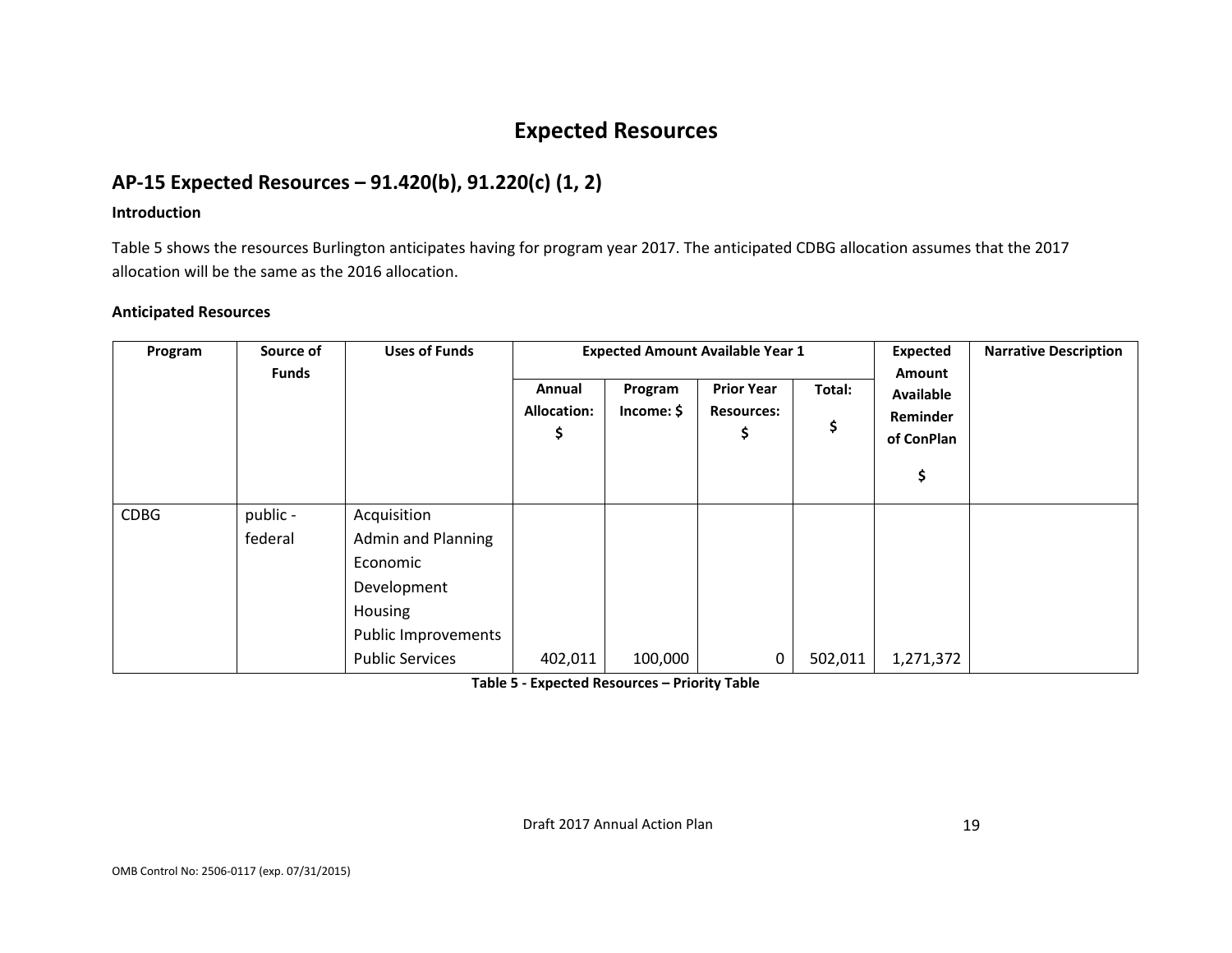## **Explain how federal funds will leverage those additional resources (private, state and local funds), including a description of how matching requirements will be satisfied**

Non profit housing and service providers rely on many sources of revenue for their operations. In Burlington, this includes Allied Churches, Habitat for Humanity, and ACCSA, Family Abuse Services, Residential Treatment Services, and Ralph Scott Lifeservices, all highlighted in the previous sections. These agencies and organizations pursue multiple sources of funding for housing and social service programs. To supplement, match, or leverage the grants from competitive Federal and State programs and foundations, the agencies use local funds and private resources. Private resources include contributions, corporate sponsorships, United Way, foundation grants, fees, and fund-raisers. Local organizations have reported success using private funds such as these to match other grants.

Low Income Housing Tax Credits (LIHTC) have proven to be a highly effective method of increasing the supply of affordable housing. However, there is currently a lack of developers with the capacity or interest in LIHTC projects within the City of Burlington. The City's strategy for coordinating LIHTC development into its efforts to increase the supply of affordable housing for low and moderate-income families is to provide technical assistance on an as-needed basis through the Planning Department's Community Development Division.

To match the HOME City funds, the City participates in a Construction Training Program with the North Carolina Housing Finance Agency and the North Carolina Homebuilders Association. The City will use the North Carolina Housing Finance Agency funds of \$65,000 to pay for the hard construction costs for housing in conjunction with the Contruction Training Program activities.

To match HOME County Program expenditures for rehabilitations, the City of Burlington allocates a portion of its closed-out Rental Rehabilitation Program loan payments.

When appropriate, the City will work to leverage with other programs such as weatherization. In some instances, homeowners may contribute their personal funds to upgrade certain rehabilitation elements based on their personal preferences.

## **If appropriate, describe publically owned land or property located within the jurisdiction that may be used to address the needs identified in the plan**

Burlington is not involved with land banking and has a limited amount of resources available to acquire, assemble, and dispose of sites for the purpose of expanding affordable housing and employment opportunities.

#### **Discussion**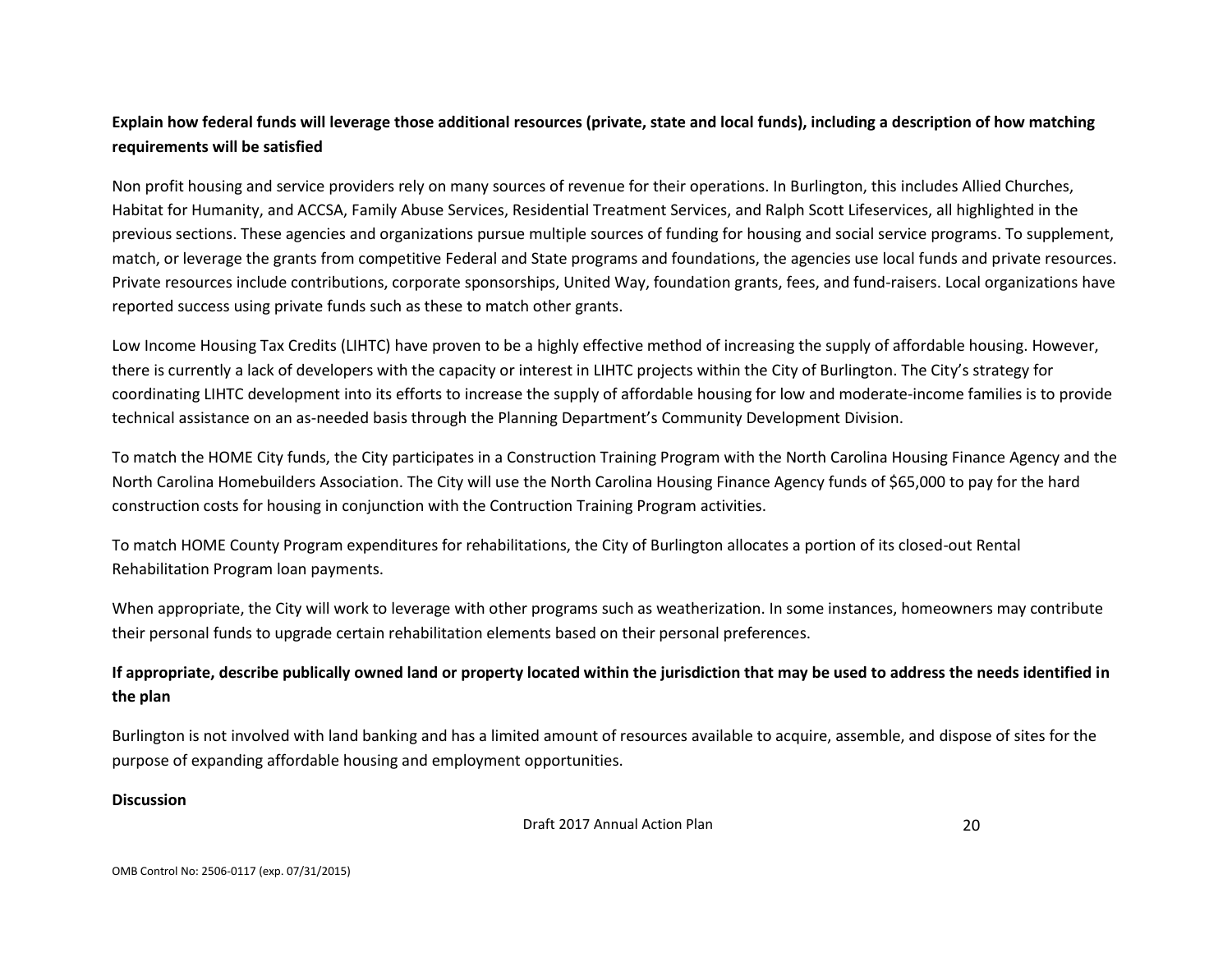# **Annual Goals and Objectives**

# **AP-20 Annual Goals and Objectives - 91.420, 91.220(c)(3)&(e)**

**Goals Summary Information** 

| Sort                    | <b>Goal Name</b>         | <b>Start</b> | End  | Category    | Geographic          | <b>Needs Addressed</b> | <b>Funding</b> | <b>Goal Outcome Indicator</b>        |
|-------------------------|--------------------------|--------------|------|-------------|---------------------|------------------------|----------------|--------------------------------------|
| Order                   |                          | Year         | Year |             | Area                |                        |                |                                      |
| 1                       | Provide Decent &         | 2015         | 2019 | Affordable  | Citywide /          | Decent, affordable     | CDBG:          | <b>Homeowner Housing</b>             |
|                         | Affordable Housing       |              |      | Housing     | Non-Site-           | housing                | \$102,000      | Rehabilitated: 10 Household          |
|                         |                          |              |      |             |                     |                        |                |                                      |
|                         |                          |              |      |             | Specific            |                        |                | <b>Housing Unit</b>                  |
|                         |                          |              |      |             | Eligible LMI        |                        |                |                                      |
|                         |                          |              |      |             | <b>Block Groups</b> |                        |                |                                      |
| $\overline{2}$          | Provide improved         | 2015         | 2019 | Non-Housing | Citywide /          | Improvement and        | CDBG:          | Public Facility or Infrastructure    |
|                         | public facilities        |              |      | Community   | Non-Site-           | access to local        | \$152,000      | Activities other than                |
|                         |                          |              |      | Development | Specific            | public facilities      |                | Low/Moderate Income Housing          |
|                         |                          |              |      |             | Eligible LMI        |                        |                | Benefit: 12,087 Persons Assisted     |
|                         |                          |              |      |             | <b>Block Groups</b> |                        |                |                                      |
| $\overline{\mathbf{3}}$ | Provide Economic         | 2015         | 2019 | Non-Housing | Eligible LMI        | Decent, affordable     | CDBG:          | <b>Homeowner Housing</b>             |
|                         | Development              |              |      | Community   | <b>Block Groups</b> | housing                | \$65,000       | Rehabilitated: 3 Household           |
|                         | Opportunities            |              |      | Development |                     |                        |                | <b>Housing Unit</b>                  |
|                         |                          |              |      |             |                     |                        |                | Jobs created/retained: 16 Jobs       |
| 4                       | Improve the              | 2015         | 2019 | Non-Housing | Eligible LMI        | Improvement of         | CDBG:          | Public Facility or Infrastructure    |
|                         | <b>Quality of Public</b> |              |      | Community   | <b>Block Groups</b> | public                 | \$95,011       | Activities other than                |
|                         | Infrastructure           |              |      | Development |                     | infrastructure         |                | Low/Moderate Income Housing          |
|                         |                          |              |      |             |                     |                        |                | <b>Benefit: TBD Persons Assisted</b> |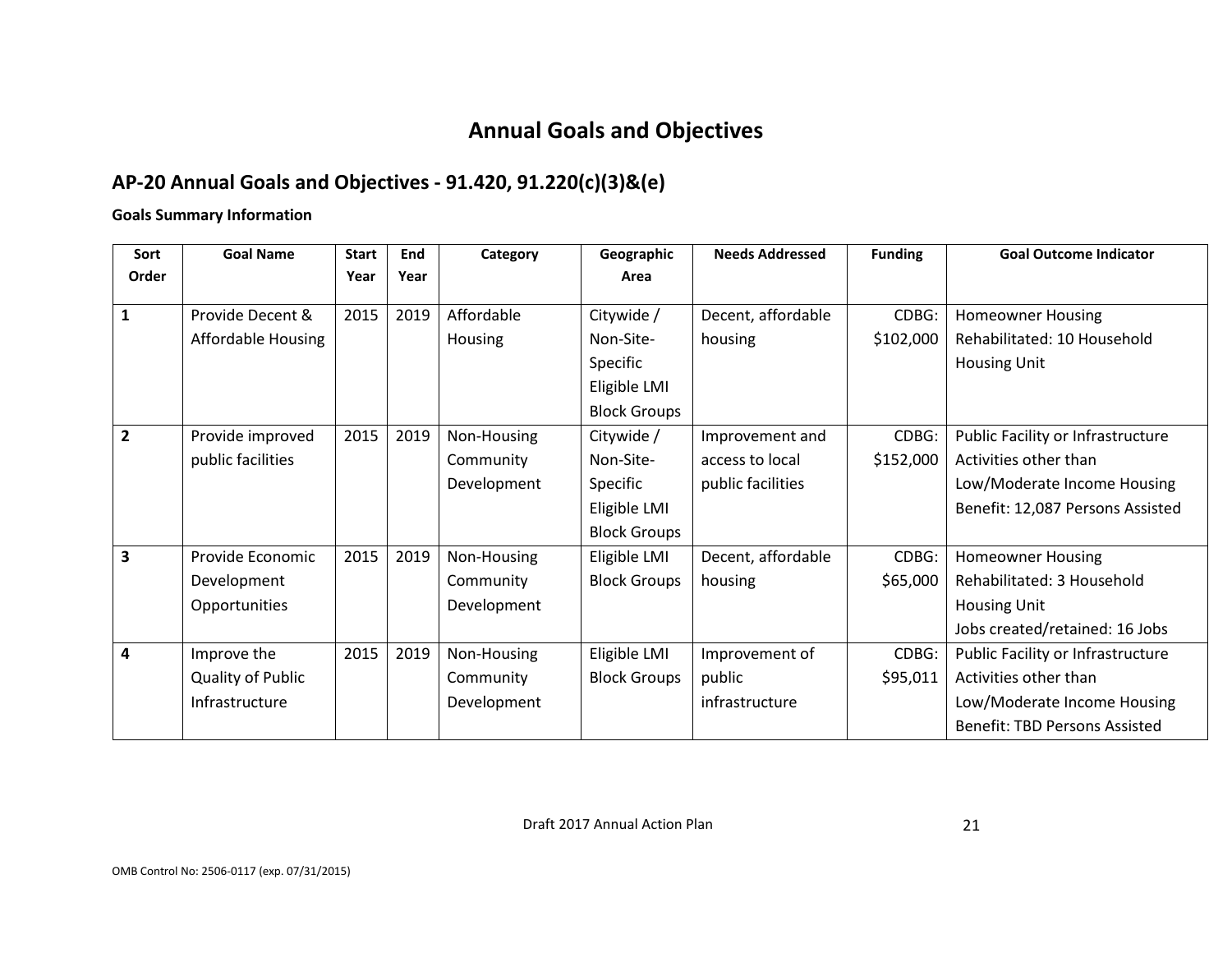| Sort  | <b>Goal Name</b>        | <b>Start</b> | End  | Category | Geographic          | <b>Needs Addressed</b> | <b>Funding</b> | <b>Goal Outcome Indicator</b> |
|-------|-------------------------|--------------|------|----------|---------------------|------------------------|----------------|-------------------------------|
| Order |                         | Year         | Year |          | Area                |                        |                |                               |
|       |                         |              |      |          |                     |                        |                |                               |
|       | Homeless Shelter,       | 2015         | 2019 | Homeless | Eligible LMI        | Improvement and        | CDBG:          | Homelessness Prevention: TBD  |
|       | Services, and           |              |      |          | <b>Block Groups</b> | access to local        | \$36,000       | <b>Persons Assisted</b>       |
|       | <b>Facilitiy Assist</b> |              |      |          |                     | public facilities      |                |                               |
|       |                         |              |      |          |                     | Decent, affordable     |                |                               |
|       |                         |              |      |          |                     | housing                |                |                               |

**Table 6 - Goals Summary**

## **Goal Descriptions**

|   | <b>Goal Name</b>        | Provide Decent & Affordable Housing                                     |
|---|-------------------------|-------------------------------------------------------------------------|
|   | <b>Goal Description</b> | Provide housing rehabilitation services and relocation services needed. |
| 2 | <b>Goal Name</b>        | Provide improved public facilities                                      |
|   | <b>Goal Description</b> |                                                                         |
| 3 | <b>Goal Name</b>        | Provide Economic Development Opportunities                              |
|   | <b>Goal Description</b> |                                                                         |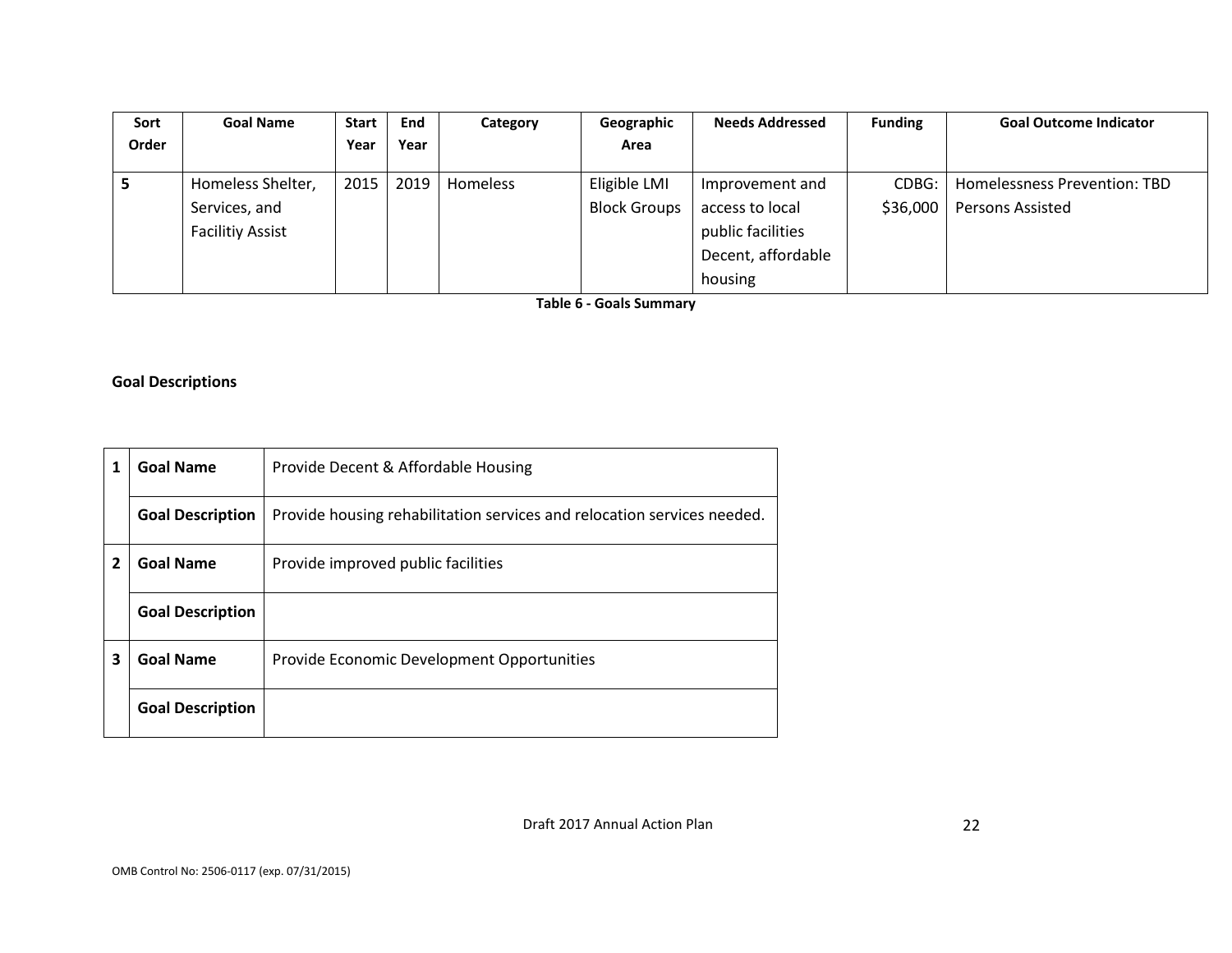| 4 | Goal Name               | Improve the Quality of Public Infrastructure    |
|---|-------------------------|-------------------------------------------------|
|   | <b>Goal Description</b> |                                                 |
| 5 | <b>Goal Name</b>        | Homeless Shelter, Services, and Facility Assist |
|   | <b>Goal Description</b> |                                                 |

**Table 7 – Goal Descriptions**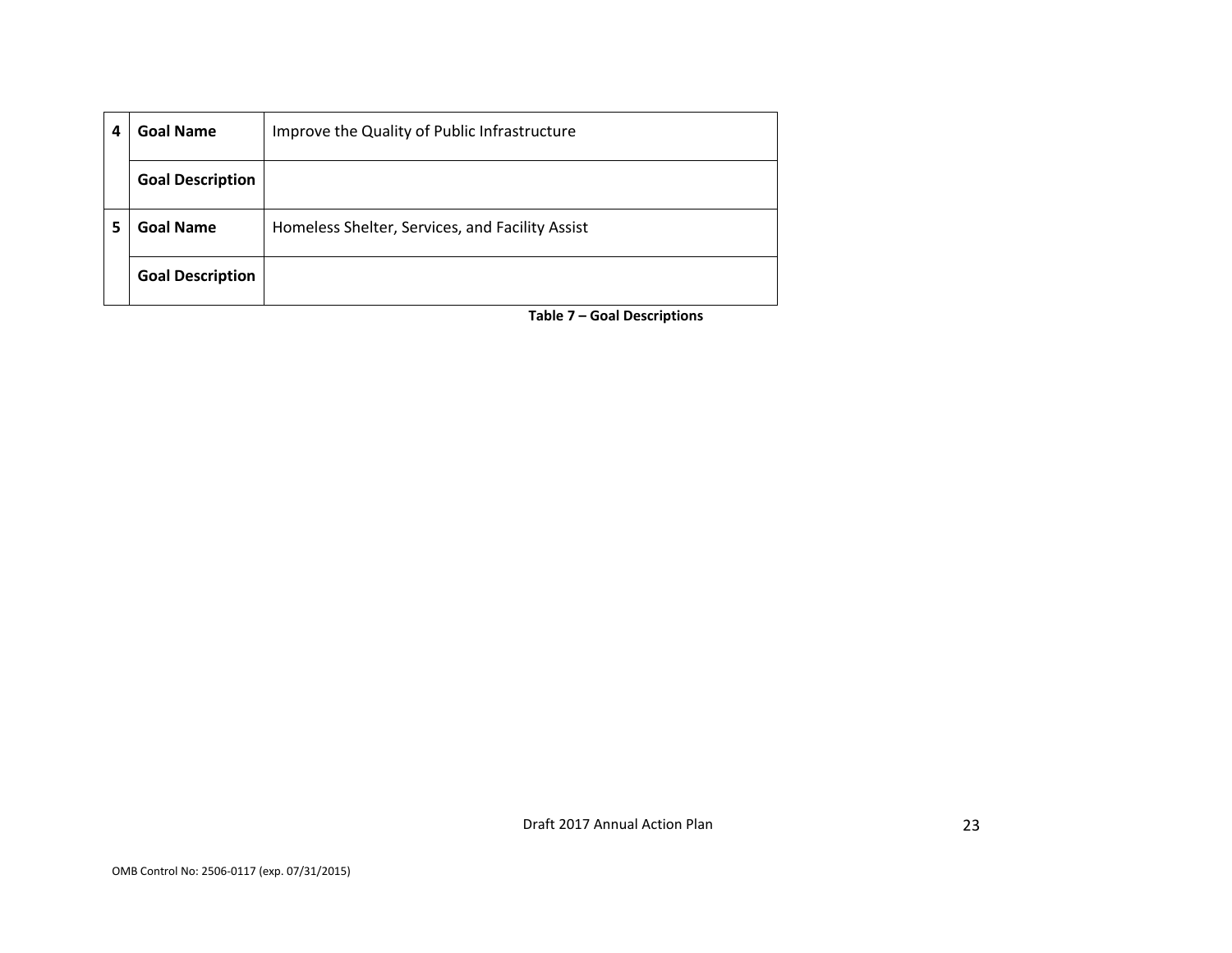# **AP-35 Projects - 91.420, 91.220(d)**

## **Introduction**

The following 2017 projects are expected to address the primary community development and housing issues that can be addressed with limited CDBG funding.

| # | <b>Project Name</b>                       |
|---|-------------------------------------------|
| 1 | <b>Housing Rehabilitation</b>             |
| 2 | <b>Construction Training Program</b>      |
| 3 | Administration                            |
| 4 | North Park Library                        |
| 5 | Ralph Scott Lifeservices Upgrades         |
| 6 | Relocation                                |
| 7 | <b>Burlington Development Corporation</b> |
| 8 | North Park Development                    |
| 9 | Infrastructure                            |

**Table 8 – Project Information**

**Describe the reasons for allocation priorities and any obstacles to addressing underserved needs**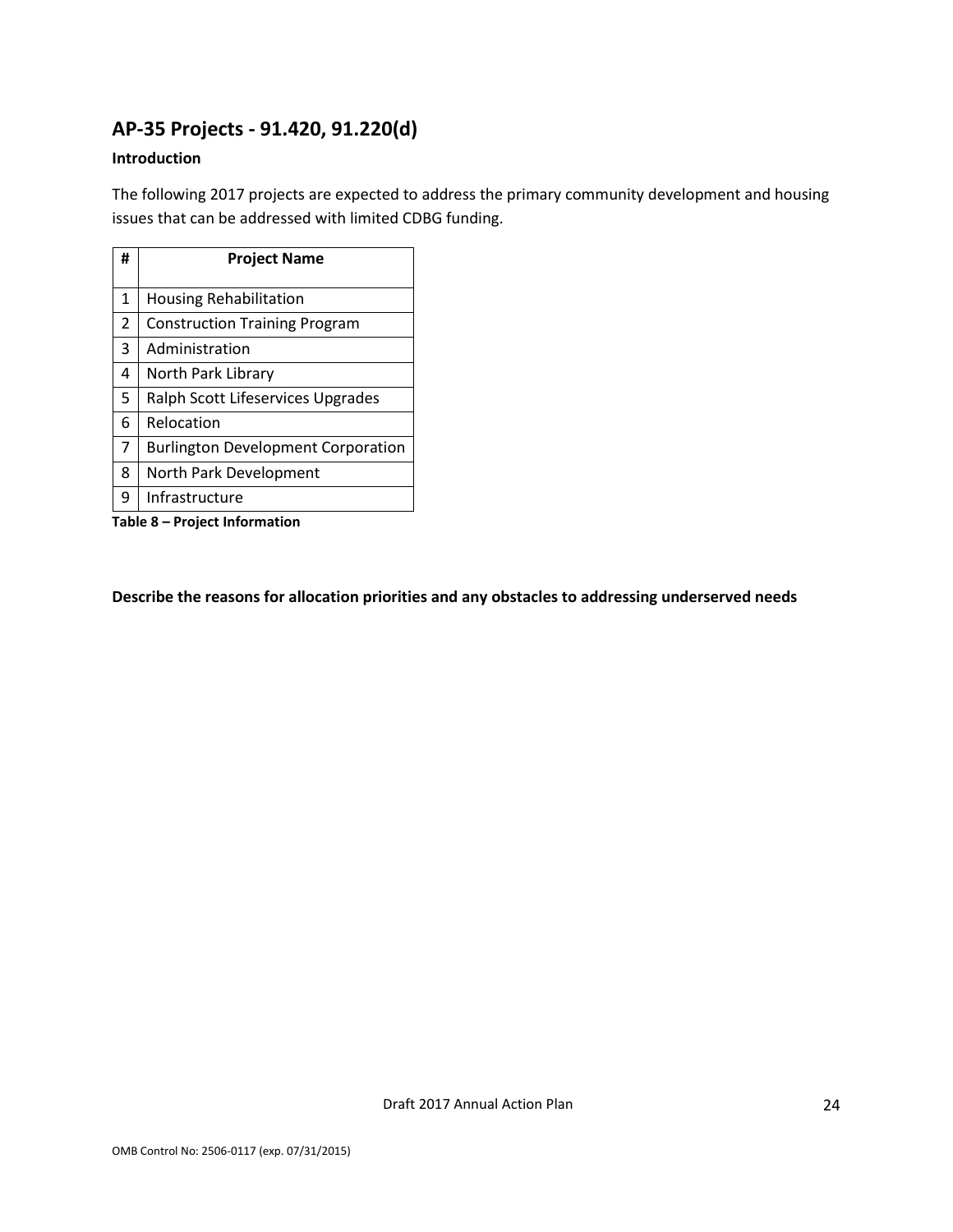# **AP-38 Project Summary**

## **Project Summary Information**

| $\mathbf{1}$ | <b>Project Name</b>                                                                                  | <b>Housing Rehabilitation</b>                                                                                                                                                                                                                                                                                                                                                        |
|--------------|------------------------------------------------------------------------------------------------------|--------------------------------------------------------------------------------------------------------------------------------------------------------------------------------------------------------------------------------------------------------------------------------------------------------------------------------------------------------------------------------------|
|              | <b>Target Area</b>                                                                                   | Citywide / Non-Site-Specific                                                                                                                                                                                                                                                                                                                                                         |
|              | <b>Goals Supported</b>                                                                               | Provide Decent & Affordable Housing                                                                                                                                                                                                                                                                                                                                                  |
|              | <b>Needs Addressed</b>                                                                               | Decent, affordable housing                                                                                                                                                                                                                                                                                                                                                           |
|              | <b>Funding</b>                                                                                       | \$100,000                                                                                                                                                                                                                                                                                                                                                                            |
|              | <b>Description</b>                                                                                   | Receipts from the revolving loan fund will be used for loans for low and moderate-income<br>Description<br>households to rehabilitate their homes to provide safe, decent dwellings that meet the City's Minimum<br>Housing Code. The City will undertake any required lead-based paint hazard reduction procedure and<br>when necessary, temporarily relocate program participants. |
|              | <b>Target Date</b>                                                                                   | 6/30/2018                                                                                                                                                                                                                                                                                                                                                                            |
|              | <b>Estimate the number and type</b><br>of families that will benefit<br>from the proposed activities | At least ten families willl benefit through housing rehabiliation that would have not otherwise occured                                                                                                                                                                                                                                                                              |
|              | <b>Location Description</b>                                                                          | Citywide                                                                                                                                                                                                                                                                                                                                                                             |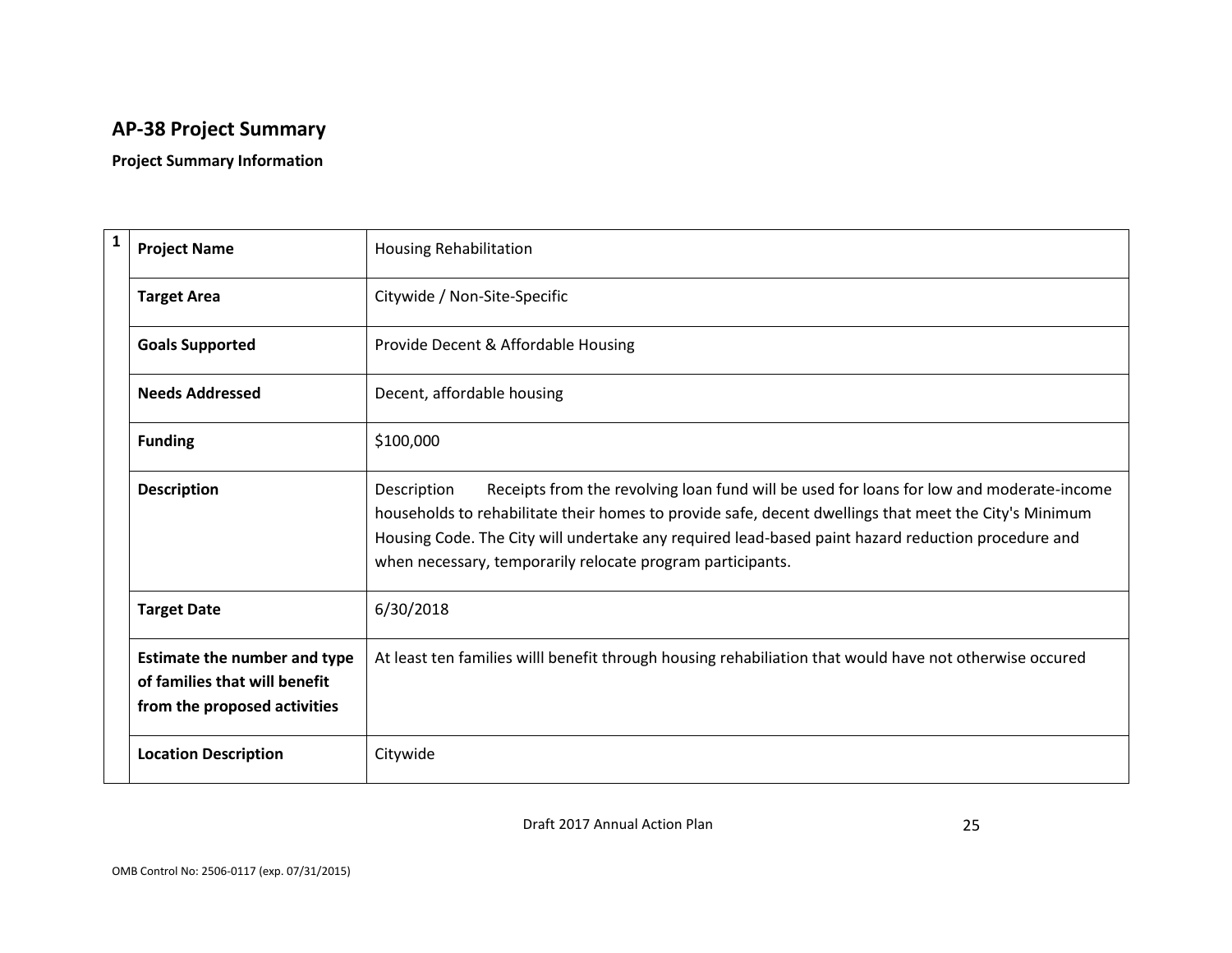|                         | <b>Planned Activities</b> | Rehab: Single-unit residential                                                                                                                                                                                                                                                                                                                                                                                                                                                                                                                                                                                                                                                                                                                                                                                                                                                                                                                                                                                                                                                                                                                                                                                                                                     |
|-------------------------|---------------------------|--------------------------------------------------------------------------------------------------------------------------------------------------------------------------------------------------------------------------------------------------------------------------------------------------------------------------------------------------------------------------------------------------------------------------------------------------------------------------------------------------------------------------------------------------------------------------------------------------------------------------------------------------------------------------------------------------------------------------------------------------------------------------------------------------------------------------------------------------------------------------------------------------------------------------------------------------------------------------------------------------------------------------------------------------------------------------------------------------------------------------------------------------------------------------------------------------------------------------------------------------------------------|
|                         |                           | Matrix code: 14 A                                                                                                                                                                                                                                                                                                                                                                                                                                                                                                                                                                                                                                                                                                                                                                                                                                                                                                                                                                                                                                                                                                                                                                                                                                                  |
| $\overline{\mathbf{2}}$ | <b>Project Name</b>       | <b>Construction Training Program</b>                                                                                                                                                                                                                                                                                                                                                                                                                                                                                                                                                                                                                                                                                                                                                                                                                                                                                                                                                                                                                                                                                                                                                                                                                               |
|                         | <b>Target Area</b>        | Citywide / Non-Site-Specific                                                                                                                                                                                                                                                                                                                                                                                                                                                                                                                                                                                                                                                                                                                                                                                                                                                                                                                                                                                                                                                                                                                                                                                                                                       |
|                         | <b>Goals Supported</b>    | Provide Decent & Affordable Housing                                                                                                                                                                                                                                                                                                                                                                                                                                                                                                                                                                                                                                                                                                                                                                                                                                                                                                                                                                                                                                                                                                                                                                                                                                |
|                         |                           | Provide Economic Development Opportunities                                                                                                                                                                                                                                                                                                                                                                                                                                                                                                                                                                                                                                                                                                                                                                                                                                                                                                                                                                                                                                                                                                                                                                                                                         |
|                         | <b>Needs Addressed</b>    | Decent, affordable housing                                                                                                                                                                                                                                                                                                                                                                                                                                                                                                                                                                                                                                                                                                                                                                                                                                                                                                                                                                                                                                                                                                                                                                                                                                         |
|                         | <b>Funding</b>            | \$65,000:                                                                                                                                                                                                                                                                                                                                                                                                                                                                                                                                                                                                                                                                                                                                                                                                                                                                                                                                                                                                                                                                                                                                                                                                                                                          |
|                         | <b>Description</b>        | The City will invest \$65,000 of CDBG funds in the North Carolina Construction Training Partnership<br>Program to provide job training in the construction industry and housing assistance for low-income area<br>residents. The program is the continuation of a cooperative venture between the City, the North Carolina<br>Housing Finance Agency (NCHFA) and the North Carolina Home Builders Association (NCHBA). North<br>Carolina Home Builders Association will recruit the trainees and conduct the job training and development<br>activities. Class instruction includes hands-on rehabilitation training, RRP certification, green building skills,<br>and building maintenance instruction. The training consists of a spring and fall class with approximately 16-<br>20 participants. The class participates in hands-on rehabilitation activities through the City housing<br>rehabilitation program. The projects the class works on are reviewed for environmental standards through<br>the scattered site housing rehabilitation process. North Carolina Housing Finance Agency will provide funds<br>of \$65,000 for hard construction costs for eligible affordable housing rehabilitation projects identified and<br>undertaken by the City. |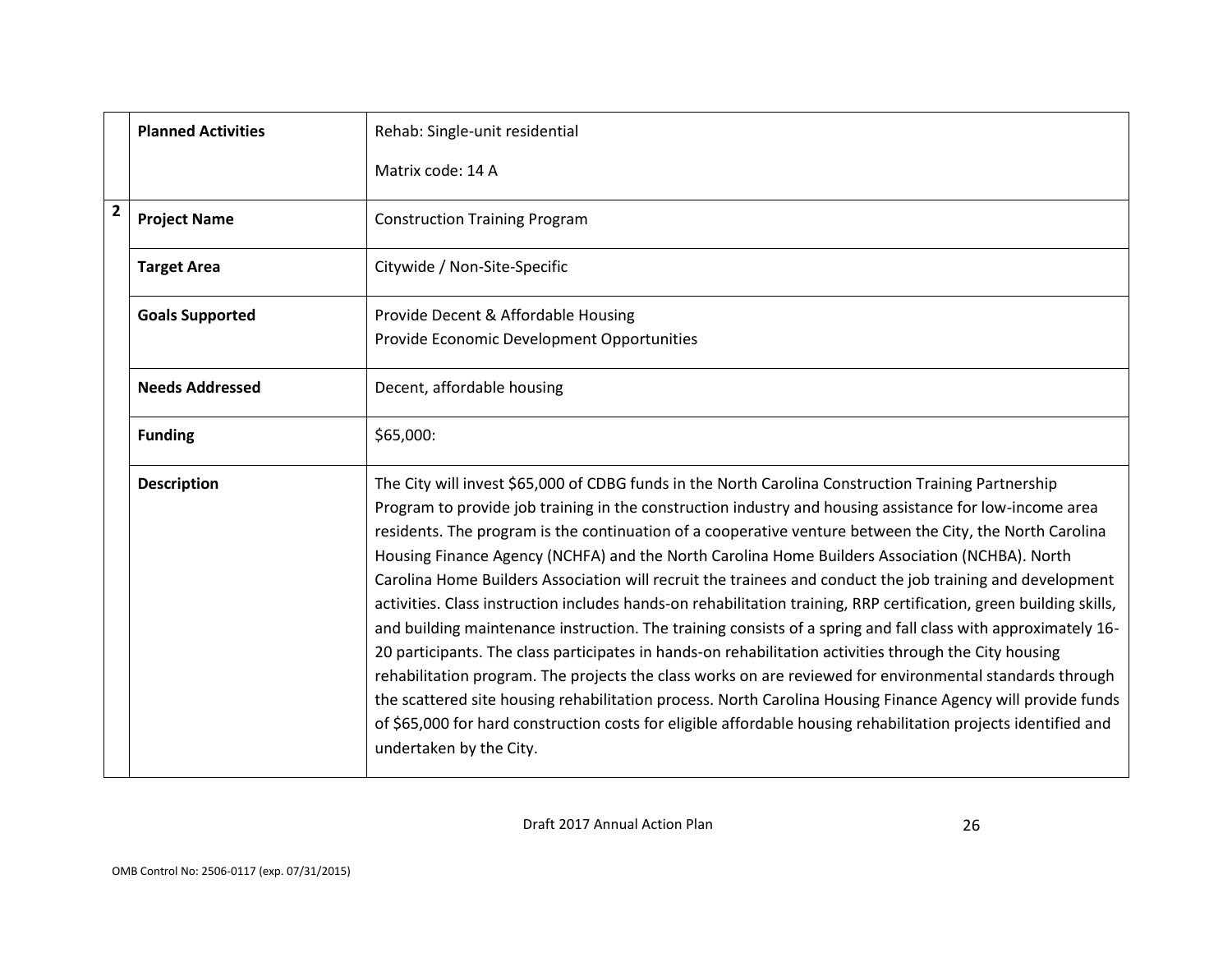|   | <b>Target Date</b>                                                                                   | 5/31/2018                                                                                                                                                                                                                   |
|---|------------------------------------------------------------------------------------------------------|-----------------------------------------------------------------------------------------------------------------------------------------------------------------------------------------------------------------------------|
|   | <b>Estimate the number and type</b><br>of families that will benefit<br>from the proposed activities | 16 individuals through the program.                                                                                                                                                                                         |
|   | <b>Location Description</b>                                                                          | Training will occur at the City-owned Broad Street Gym. 215 N Broad St, Burlington, NC 27217                                                                                                                                |
|   | <b>Planned Activities</b>                                                                            | Public services: housing rehab, single unit residential                                                                                                                                                                     |
|   |                                                                                                      | Matrix code: 14 A                                                                                                                                                                                                           |
| 3 | <b>Project Name</b>                                                                                  | Administration                                                                                                                                                                                                              |
|   | <b>Target Area</b>                                                                                   | Citywide / Non-Site-Specific                                                                                                                                                                                                |
|   | <b>Goals Supported</b>                                                                               | Provide Decent & Affordable Housing<br>Provide improved public facilities<br>Provide Economic Development Opportunities<br>Improve the Quality of Public Infrastructure<br>Homeless Shelter, Services, and Facilitiy Assist |
|   | <b>Needs Addressed</b>                                                                               | Planning and Administration                                                                                                                                                                                                 |
|   | <b>Funding</b>                                                                                       | \$52,000:                                                                                                                                                                                                                   |
|   | <b>Description</b>                                                                                   | Administration                                                                                                                                                                                                              |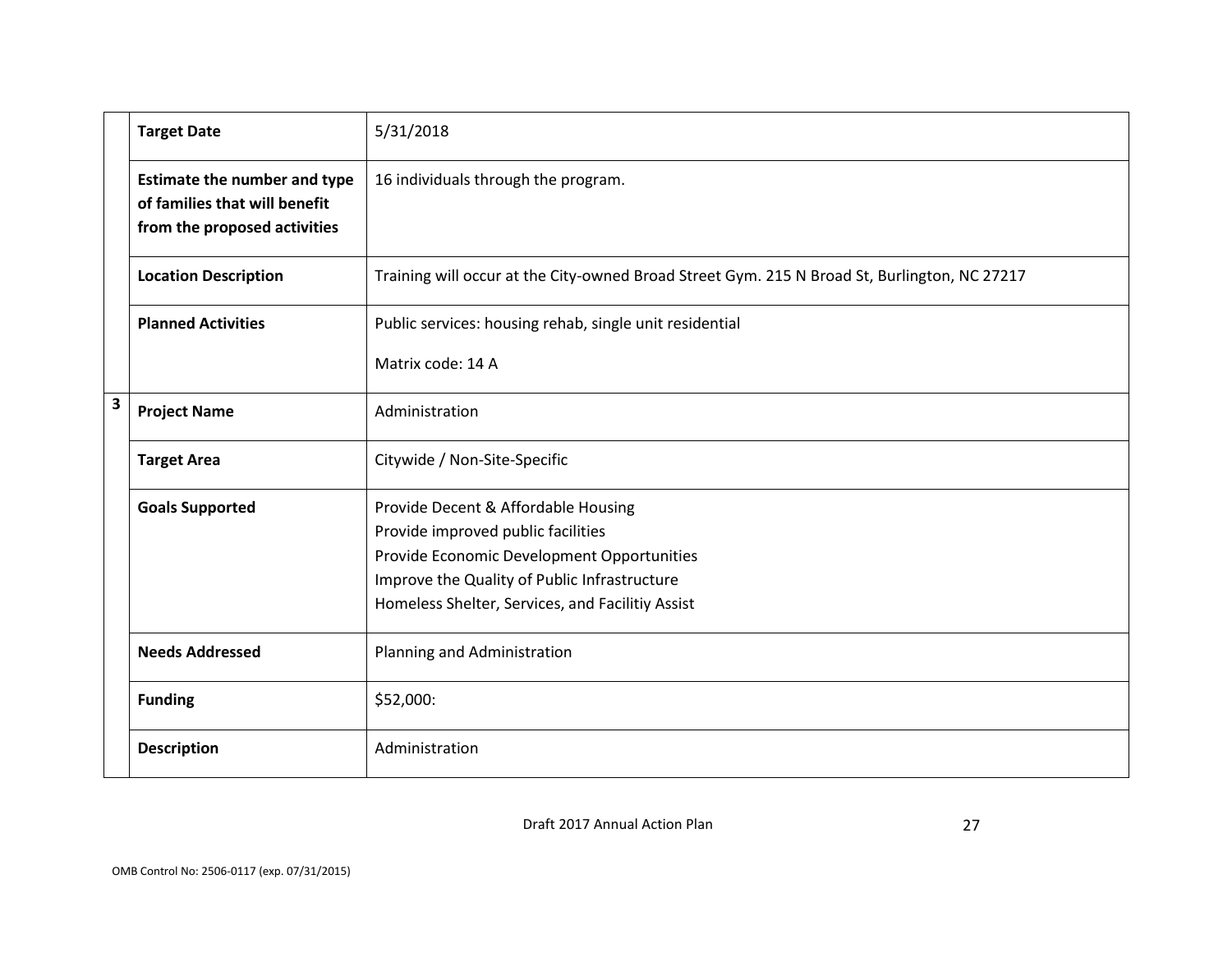|                | <b>Target Date</b>                                                                                   | 6/30/2018                                                                                                                                                                                                                                                                                                     |
|----------------|------------------------------------------------------------------------------------------------------|---------------------------------------------------------------------------------------------------------------------------------------------------------------------------------------------------------------------------------------------------------------------------------------------------------------|
|                | <b>Estimate the number and type</b><br>of families that will benefit<br>from the proposed activities | N/A                                                                                                                                                                                                                                                                                                           |
|                | <b>Location Description</b>                                                                          | N/A                                                                                                                                                                                                                                                                                                           |
|                | <b>Planned Activities</b>                                                                            | Administration of CDBG funding and projects                                                                                                                                                                                                                                                                   |
|                |                                                                                                      | Matrix Code: 21A                                                                                                                                                                                                                                                                                              |
| $\overline{a}$ | <b>Project Name</b>                                                                                  | North Park Library                                                                                                                                                                                                                                                                                            |
|                | <b>Target Area</b>                                                                                   | Eligible LMI Block Groups                                                                                                                                                                                                                                                                                     |
|                | <b>Goals Supported</b>                                                                               | Provide improved public facilities                                                                                                                                                                                                                                                                            |
|                | <b>Needs Addressed</b>                                                                               | Improvement and access to local public facilities                                                                                                                                                                                                                                                             |
|                | <b>Funding</b>                                                                                       | \$10,000:                                                                                                                                                                                                                                                                                                     |
|                | <b>Description</b>                                                                                   | Each year, the City sets aside funds to purchase books, materials and supplies for the<br>Description:<br>branch library in the Mayco Bigelow Community Center at North Park. Continuation of this financial<br>assistance permits the library to operate and maintain its level of service to the community. |
|                | <b>Target Date</b>                                                                                   | 4/10/2018                                                                                                                                                                                                                                                                                                     |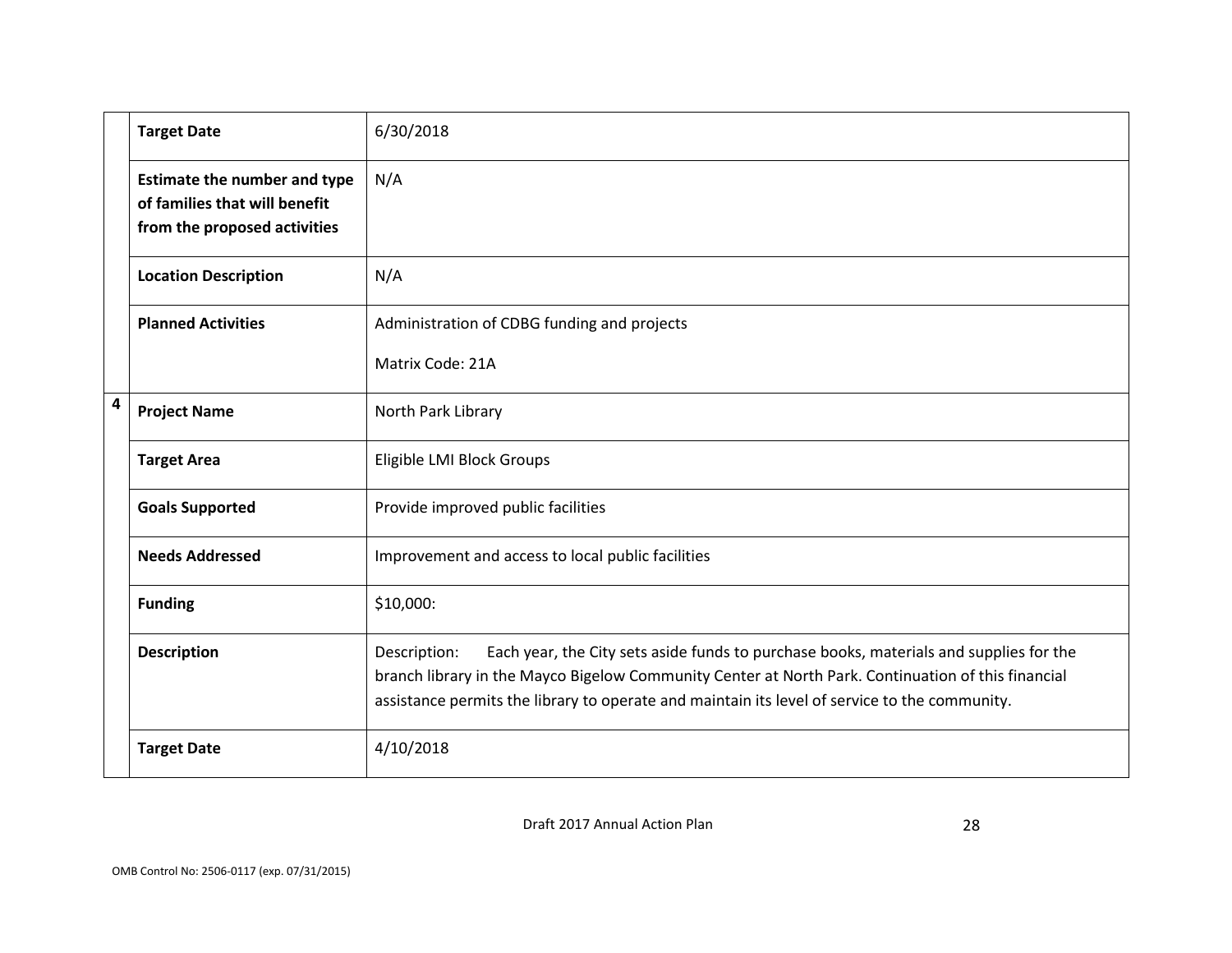|   | <b>Estimate the number and type</b><br>of families that will benefit<br>from the proposed activities | Approximately 850 persons live in the service area of the library.                                                                                                                                                                                                                                                                                                                                                                                                                                                                                                                                                                                                                 |
|---|------------------------------------------------------------------------------------------------------|------------------------------------------------------------------------------------------------------------------------------------------------------------------------------------------------------------------------------------------------------------------------------------------------------------------------------------------------------------------------------------------------------------------------------------------------------------------------------------------------------------------------------------------------------------------------------------------------------------------------------------------------------------------------------------|
|   | <b>Location Description</b>                                                                          | North Park Library, 849 Sharpe Rd. Burlington, NC 27217                                                                                                                                                                                                                                                                                                                                                                                                                                                                                                                                                                                                                            |
|   | <b>Planned Activities</b>                                                                            | Public Services: other public services                                                                                                                                                                                                                                                                                                                                                                                                                                                                                                                                                                                                                                             |
|   |                                                                                                      | Matrix Code: 05                                                                                                                                                                                                                                                                                                                                                                                                                                                                                                                                                                                                                                                                    |
| 5 | <b>Project Name</b>                                                                                  | Ralph Scott Lifeservices Upgrades                                                                                                                                                                                                                                                                                                                                                                                                                                                                                                                                                                                                                                                  |
|   | <b>Target Area</b>                                                                                   | Citywide / Non-Site-Specific                                                                                                                                                                                                                                                                                                                                                                                                                                                                                                                                                                                                                                                       |
|   | <b>Goals Supported</b>                                                                               | Provide improved public facilities                                                                                                                                                                                                                                                                                                                                                                                                                                                                                                                                                                                                                                                 |
|   | <b>Needs Addressed</b>                                                                               | Improvement and access to local public facilities                                                                                                                                                                                                                                                                                                                                                                                                                                                                                                                                                                                                                                  |
|   | <b>Funding</b>                                                                                       | \$52,000:                                                                                                                                                                                                                                                                                                                                                                                                                                                                                                                                                                                                                                                                          |
|   | <b>Description</b>                                                                                   | Description: The City plans to provide \$52,000 to assist Ralph Scott Lifeservices to renovate the interior of<br>its Day Services Facility (StarPoint). This project will allow for sustained use of the facility. The facility<br>serves as a needed day program for individuals with developmental and other intellectual disability. The<br>program current serves 87 individuals. Approximately 76 of those individuals also are served in the<br>residential programs operated by RSL and another 11 come from the community, where they reside with<br>their families. No other program of this type is available to these citizens within the Alamance/Burlington<br>area. |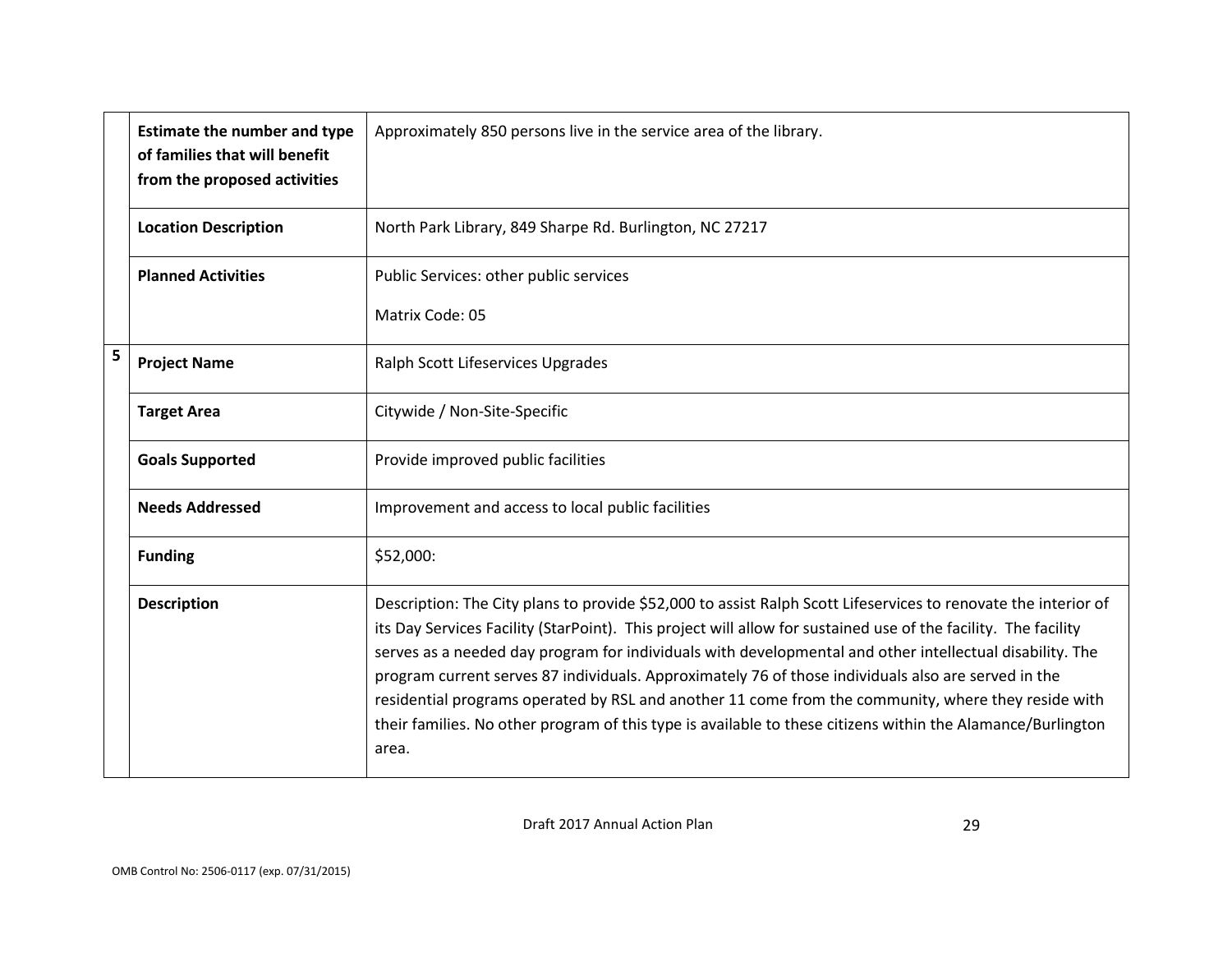|   | <b>Target Date</b>                                                                                   | 3/31/2018                                                                                                                                                                                                                                                                                                                                                                                                                                                                                                                                                                                                     |
|---|------------------------------------------------------------------------------------------------------|---------------------------------------------------------------------------------------------------------------------------------------------------------------------------------------------------------------------------------------------------------------------------------------------------------------------------------------------------------------------------------------------------------------------------------------------------------------------------------------------------------------------------------------------------------------------------------------------------------------|
|   | <b>Estimate the number and type</b><br>of families that will benefit<br>from the proposed activities | Approximately 87 individuals are served daily by the day center activities for the disabled.                                                                                                                                                                                                                                                                                                                                                                                                                                                                                                                  |
|   | <b>Location Description</b>                                                                          | Ralph Scott Lifeservices, Star Point, 1212 Turrentie St. Burlington, NC 27215                                                                                                                                                                                                                                                                                                                                                                                                                                                                                                                                 |
|   | <b>Planned Activities</b>                                                                            | Public Facility: Handicapped Centers 03B                                                                                                                                                                                                                                                                                                                                                                                                                                                                                                                                                                      |
| 6 | <b>Project Name</b>                                                                                  | Relocation                                                                                                                                                                                                                                                                                                                                                                                                                                                                                                                                                                                                    |
|   | <b>Target Area</b>                                                                                   | Citywide / Non-Site-Specific                                                                                                                                                                                                                                                                                                                                                                                                                                                                                                                                                                                  |
|   | <b>Goals Supported</b>                                                                               | Provide Decent & Affordable Housing                                                                                                                                                                                                                                                                                                                                                                                                                                                                                                                                                                           |
|   | <b>Needs Addressed</b>                                                                               | Decent, affordable housing                                                                                                                                                                                                                                                                                                                                                                                                                                                                                                                                                                                    |
|   | <b>Funding</b>                                                                                       | \$2,000                                                                                                                                                                                                                                                                                                                                                                                                                                                                                                                                                                                                       |
|   | <b>Description</b>                                                                                   | Depending on the extent of the rehabilitation a homeowner may be required to relocate<br>Description<br>during the rehabilitation of their home. The City will provide temporary relocation assistance to persons<br>who are qualified participants under the homeowner rehabilitation program. In all cases the City will try to<br>reduce relocation expenses for homeowners by making arrangements for persons to stay with family<br>members and friends during the rehabilitation of their home. The City will use CDBG funds to cover eligible<br>relocation expense during the rehabilitation process. |
|   | <b>Target Date</b>                                                                                   | 3/31/2018                                                                                                                                                                                                                                                                                                                                                                                                                                                                                                                                                                                                     |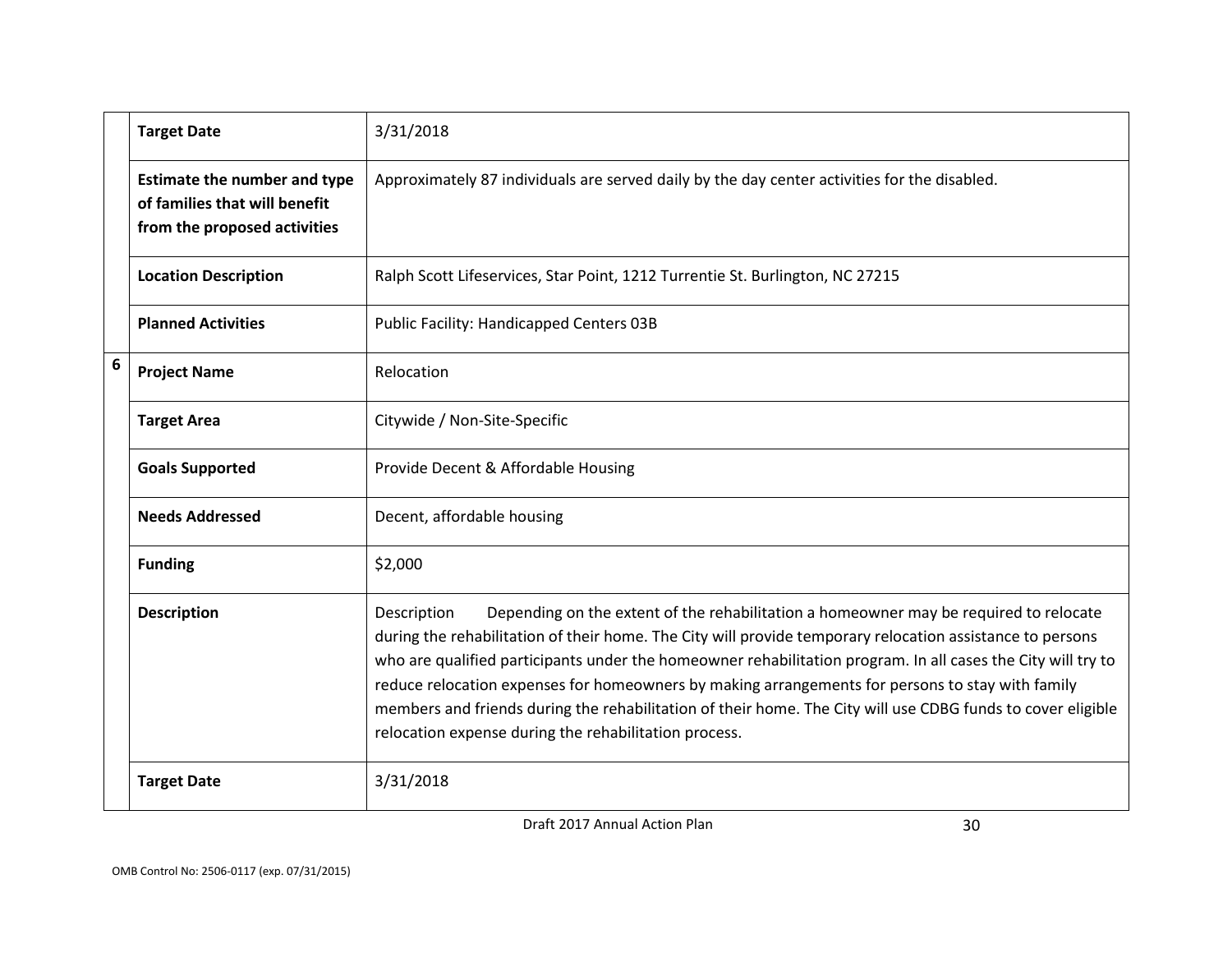|   | <b>Estimate the number and type</b><br>of families that will benefit<br>from the proposed activities | Between two and six families that benefit through housing rehabilitation program will also benefit from<br>the relocation program.                                                                                                                                                                                                                               |
|---|------------------------------------------------------------------------------------------------------|------------------------------------------------------------------------------------------------------------------------------------------------------------------------------------------------------------------------------------------------------------------------------------------------------------------------------------------------------------------|
|   | <b>Location Description</b>                                                                          | N/A                                                                                                                                                                                                                                                                                                                                                              |
|   | <b>Planned Activities</b>                                                                            | Relocation                                                                                                                                                                                                                                                                                                                                                       |
|   |                                                                                                      | Matrix Code: 08                                                                                                                                                                                                                                                                                                                                                  |
| 7 | <b>Project Name</b>                                                                                  | <b>Burlington Development Corporation</b>                                                                                                                                                                                                                                                                                                                        |
|   | <b>Target Area</b>                                                                                   | Citywide / Non-Site-Specific                                                                                                                                                                                                                                                                                                                                     |
|   | <b>Goals Supported</b>                                                                               | Provide Decent & Affordable Housing                                                                                                                                                                                                                                                                                                                              |
|   | <b>Needs Addressed</b>                                                                               | Decent, affordable housing                                                                                                                                                                                                                                                                                                                                       |
|   | <b>Funding</b>                                                                                       | \$36,000                                                                                                                                                                                                                                                                                                                                                         |
|   | <b>Description</b>                                                                                   | Description: Burlington Development Corporation, a non-profit component of the Burlington Housing<br>Authority operates two supportive housing programs for chronically homeless and homeless families. The<br>HOPE program is a permanent housing program for chronically homeless individuals and STEPS is a rapid<br>rehousing program for homeless families. |
|   | <b>Target Date</b>                                                                                   | 6/30/2018                                                                                                                                                                                                                                                                                                                                                        |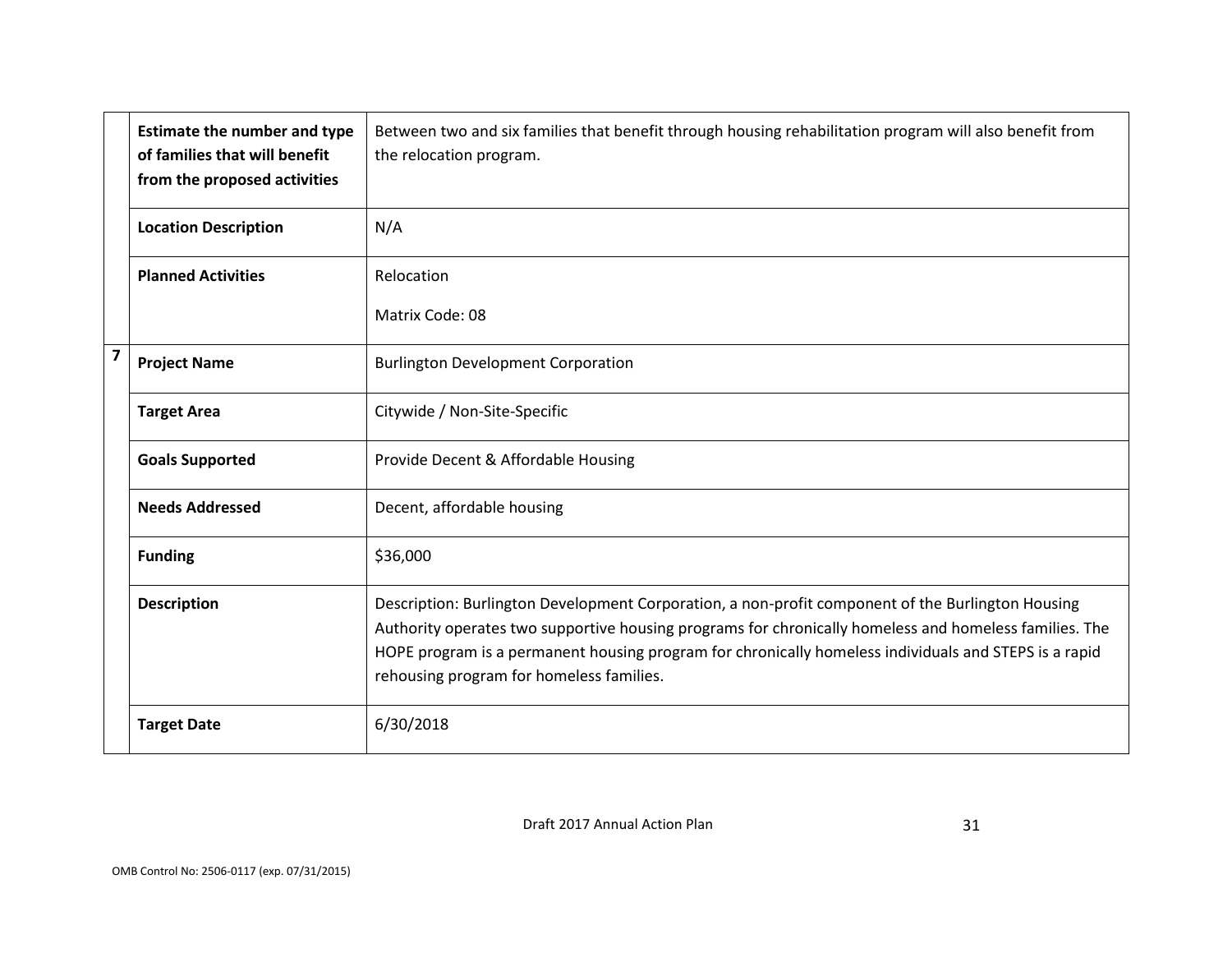|   | <b>Estimate the number and type</b><br>of families that will benefit<br>from the proposed activities | Unites six chronically homeless individuals and families.                                           |
|---|------------------------------------------------------------------------------------------------------|-----------------------------------------------------------------------------------------------------|
|   | <b>Location Description</b>                                                                          | 133 N. Ireland St. Burlington, NC 27217.                                                            |
|   | <b>Planned Activities</b>                                                                            | Public Services: Operating costs of homeless/AIDS patient program                                   |
|   |                                                                                                      | Matrix Code: 03T                                                                                    |
| 8 | <b>Project Name</b>                                                                                  | North Park Development                                                                              |
|   | <b>Target Area</b>                                                                                   | Eligible LMI Block Groups                                                                           |
|   | <b>Goals Supported</b>                                                                               | Provide improved public facilities                                                                  |
|   | <b>Needs Addressed</b>                                                                               | Improvement and access to local public facilities                                                   |
|   | <b>Funding</b>                                                                                       | \$100,000                                                                                           |
|   | <b>Description</b>                                                                                   | Upgrades to the community center and upgrades to shelter bathrooms to make them handicap accessible |
|   | <b>Target Date</b>                                                                                   | 6/30/2018                                                                                           |
|   | <b>Estimate the number and type</b><br>of families that will benefit<br>from the proposed activities | <b>TBD</b>                                                                                          |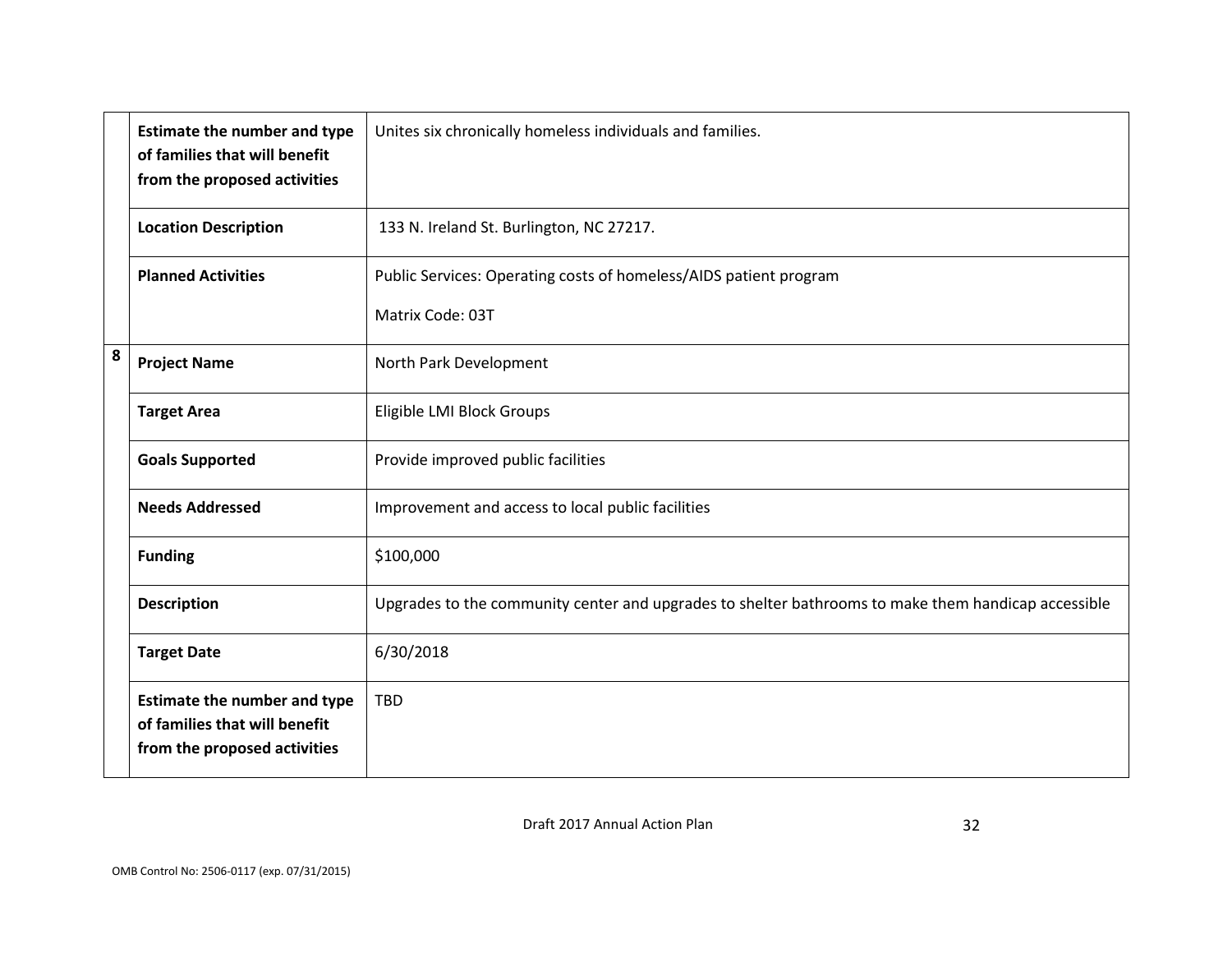|   | <b>Location Description</b>                                                                          | 849 Sharpe Road, Burlington, NC 27217        |
|---|------------------------------------------------------------------------------------------------------|----------------------------------------------|
|   | <b>Planned Activities</b>                                                                            | Parks, Recreational Facilities               |
|   |                                                                                                      | Matrix Code: 03F                             |
| 9 | <b>Project Name</b>                                                                                  | Infrastructure Improvements - Sidewalks      |
|   | <b>Target Area</b>                                                                                   | Eligible LMI Block Groups                    |
|   | <b>Goals Supported</b>                                                                               | Improve the Quality of Public Infrastructure |
|   | <b>Needs Addressed</b>                                                                               | Improvement of Public Infrastructure         |
|   | <b>Funding</b>                                                                                       | \$85,011                                     |
|   | <b>Description</b>                                                                                   | <b>TBD</b>                                   |
|   | <b>Target Date</b>                                                                                   | 6/30/2018                                    |
|   | <b>Estimate the number and type</b><br>of families that will benefit<br>from the proposed activities | <b>TBD</b>                                   |
|   | <b>Location Description</b>                                                                          | <b>TBD</b>                                   |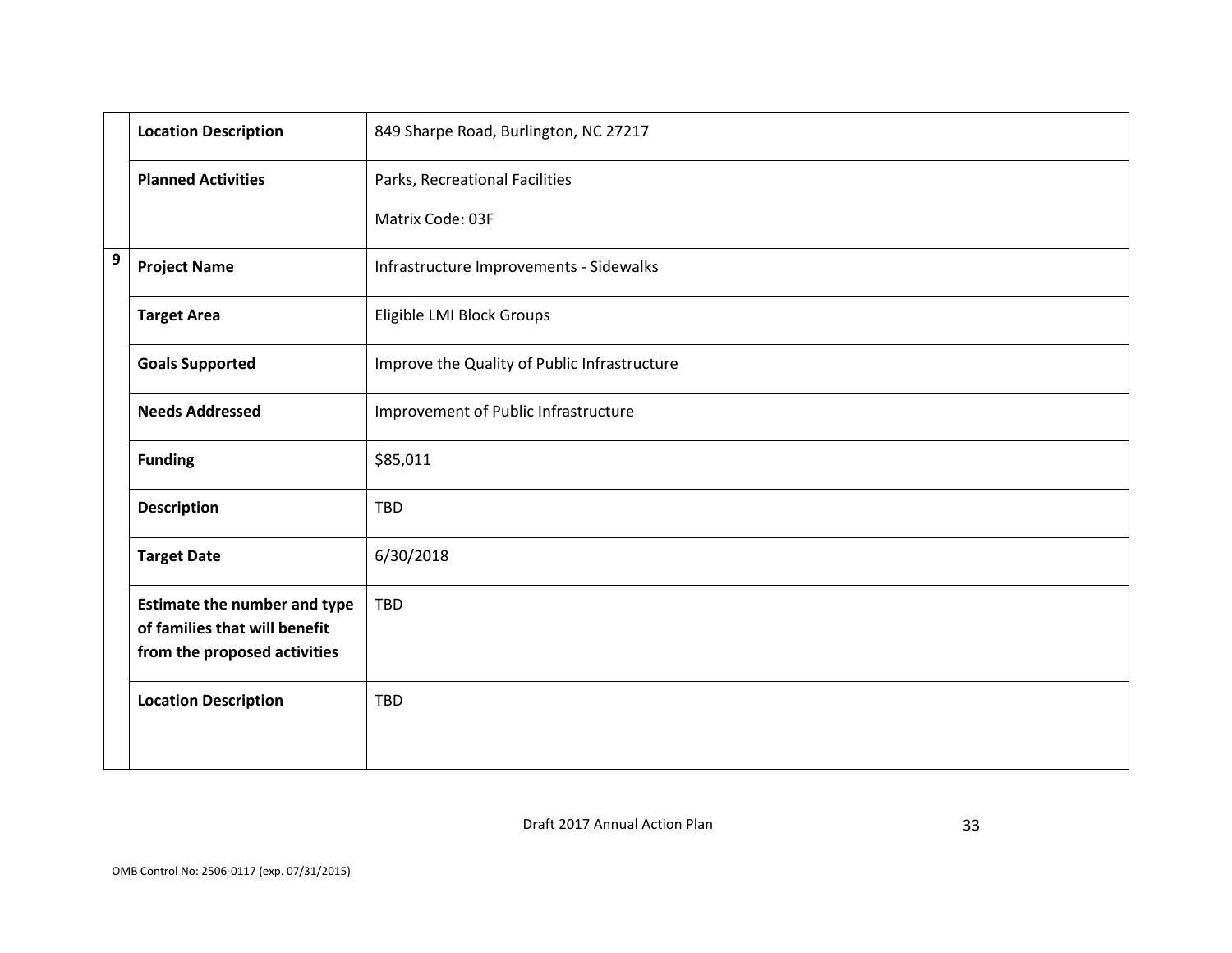| <b>Planned Activities</b> | Sidewalks        |
|---------------------------|------------------|
|                           | Matrix Code: 03L |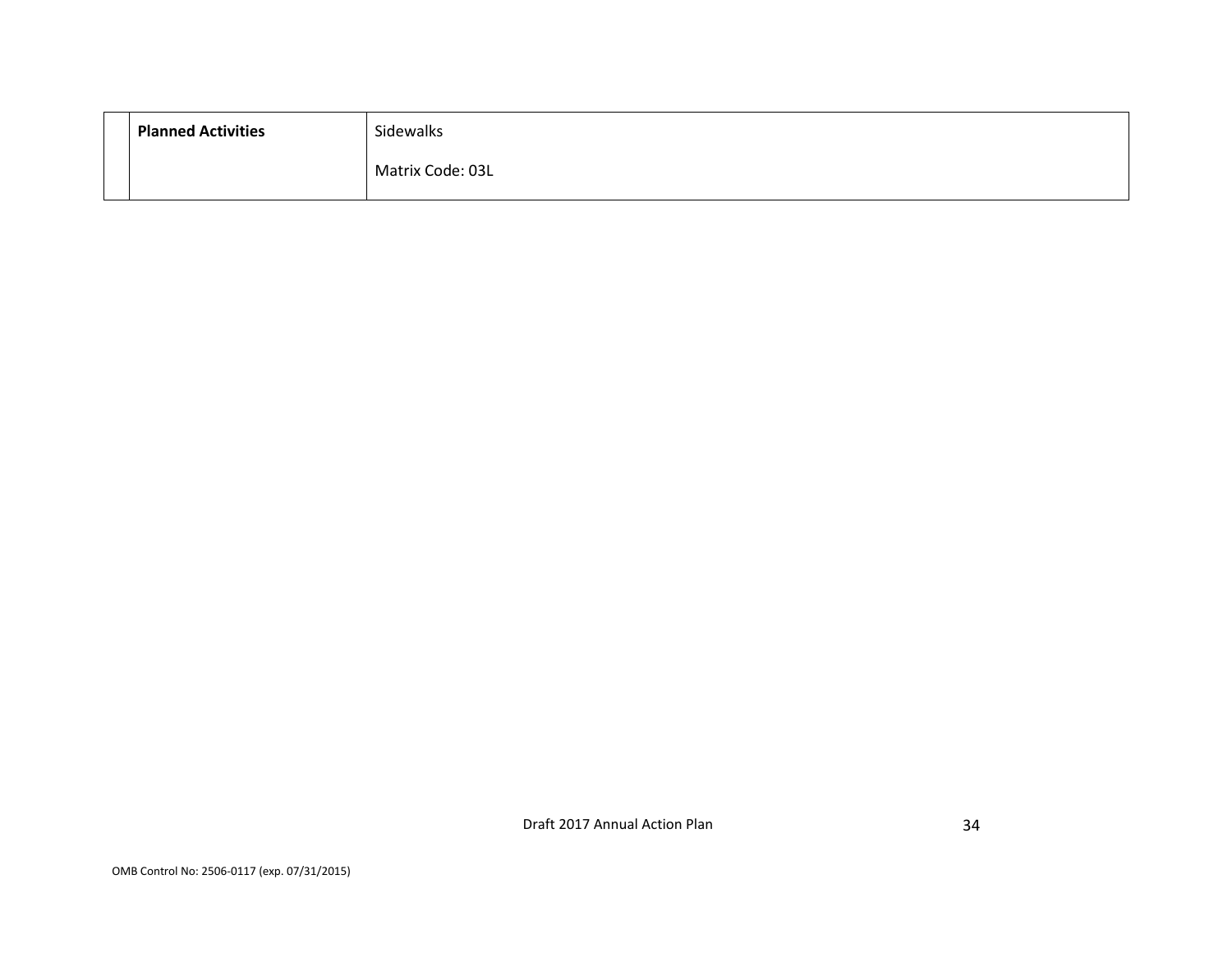# **AP-50 Geographic Distribution - 91.420, 91.220(f)**

## **Description of the geographic areas of the entitlement (including areas of low-income and minority concentration) where assistance will be directed**

In light of the limited amount of CDBG funds available to the Burlington, not all the City's housing and community development needs can be addressed. Therefore, priorities must be established to ensure that scarce resources are directed to the most pressing housing and community development needs.

In order to achieve the greatest impact possible from the limited federal funds available, the HOME Consortium intends to allocate its community development resources primarily to projects that will have a focused neighborhood impact on increasing access to opportunity. The Consortium's basis for increasing opportunity is governed by the opportunity mapping results of the 2014 Regional Assessment of Fair Housing. This is an econometric modeling technique designed to comprehensively quantify and analyze the geographic distribution of opportunity. Geographic priority investment areas have been determined based on their ability to connect opportunity to low and moderate-income residents within the Triad. These include the north-central, eastern, and southern areas of Burlington.

Multiple revitalization activities, such as housing rehabilitation and public facility development, will be geographically coordinated in order to maximize their impact. The neighborhood-level focus for nonhousing community development needs within income-eligible areas reflects the City's desire to create appreciable and lasting living environment improvements given limited funds, and the specific geographic targeting of new family rental housing reflects the need to affirmatively further fair housing by directing this type of development to a broader range of neighborhoods, combating existing segregated settlement patterns.

## **Geographic Distribution**

| <b>Target Area</b>           | <b>Percentage of Funds</b> |  |
|------------------------------|----------------------------|--|
| Citywide / Non-Site-Specific |                            |  |
| Eligible LMI Block Groups    | จด                         |  |

**Table 9 - Geographic Distribution** 

## **Rationale for the priorities for allocating investments geographically**

In order to achieve the greatest impact possible from the limited federal funds available, the City intends to allocate its non-housing community development resources primarily to projects that will have a focused neighborhood impact, as opposed to infrastructure projects of more dispersed expected benefit.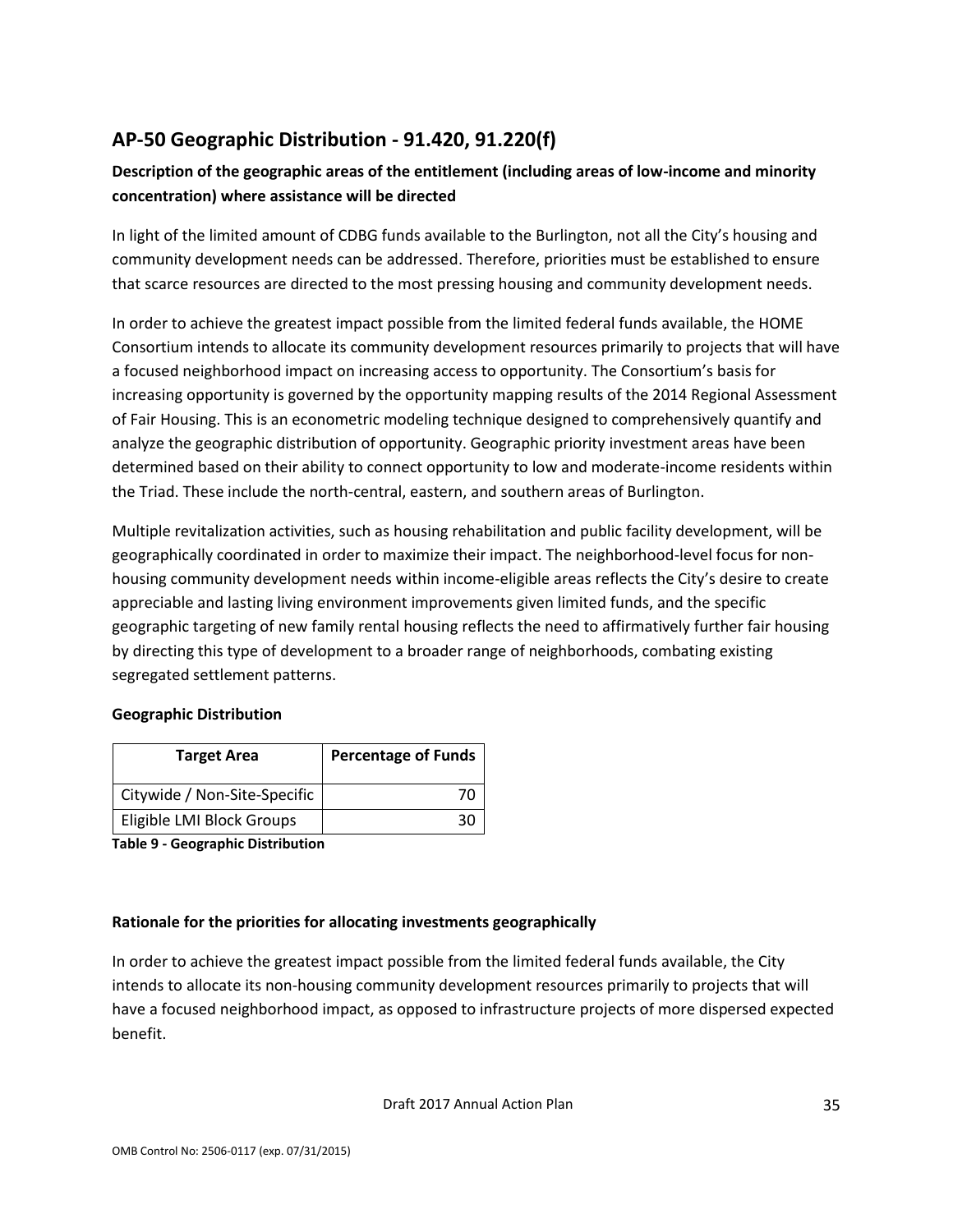Burlington will invest its CDBG and HOME funds in areas primarily impacted by LMI persons. Several of the City's LMI census areas are located in the downtown area and include a significant rental housing stock. While resources other than CDBG and HOME funds may be used in these areas to maintain and preserve housing, infrastructure, and public services, the City's CDBG and HOME funds will be focused in areas that are home to families, the elderly, the disabled, and the homeless. The City's provision of funding for new construction and acquisition of affordable housing will continue to be governed by its evaluation rubrics.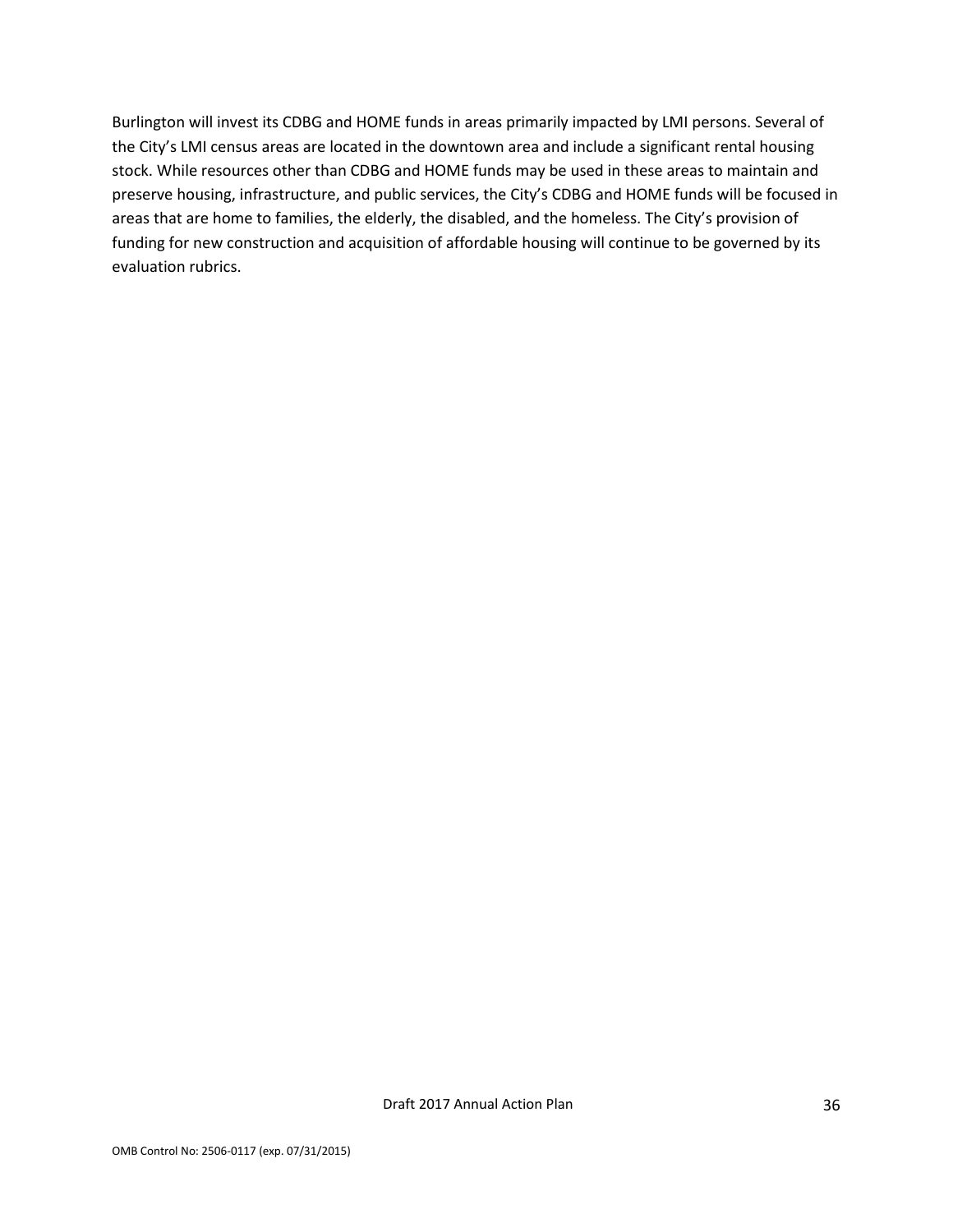# **AP-75 Barriers to affordable housing – 91.220(j)**

### **Introduction:**

The following public policy barriers were identified in the 2014 Piedmont Triad's Regional Assessment of Fair Housing, which included the City of Greensboro and the City of Burlington. Stakeholders interviewed during the consultation process for this Consolidated Plan verified that these barriers still influence the market for affordable housing.

- The absence of a public policy that results in the creation of affordable housing in higher opportunity areas.
- An inadequate supply of decent, affordable housing for low- and moderate-income households, including affordable housing that is accessible to persons with disabilities
- Burlington's zoning ordinance limits the number of unrelated people who may live together to two and restricts mobile homes to a dedicated district
- The absence of a public transportation system connecting low- and moderate-income neighborhoods with employment opportunities and other community assets reduces residential investment
- The absence of a lawfully organized and politically-neutral human rights commission to provide fair housing education, outreach and enforcement of fair housing laws
- The concentration of assisted housing in low- and moderate-income census tracts reduces affordable housing options to low-opportunity areas

These barriers tend to disproportionately impact lower- and moderate-income households, since, as found in the previous Needs Assessment, these households are most in need of affordable housing.

## **Actions it planned to remove or ameliorate the negative effects of public policies that serve as barriers to affordable housing such as land use controls, tax policies affecting land, zoning ordinances, building codes, fees and charges, growth limitations, and policies affecting the return on residential investment**

The City is in the process of fulfilling action items on its Fair Housing Action Plan and will complete several key actions over the next five years. A Language Access Plan (LAP) was adopted in December 2015 in order as part of an effort to increase resident involvement and access to city services—including CDBG-funded activities—amongst the growing number of residents with limited English proficiency. The goals and strategies in the Consolidated Plan directly connect to the goals and strategies presented for the City of Burlington in the Regional Assessment of Fair Housing.

# **AP-85 Other Actions - 91.420, 91.220(k)**

## **Introduction**

In FY 2017, Burlington plans the following actions to help address the housing and community development needs of City residents, especially low- and moderate-income residents.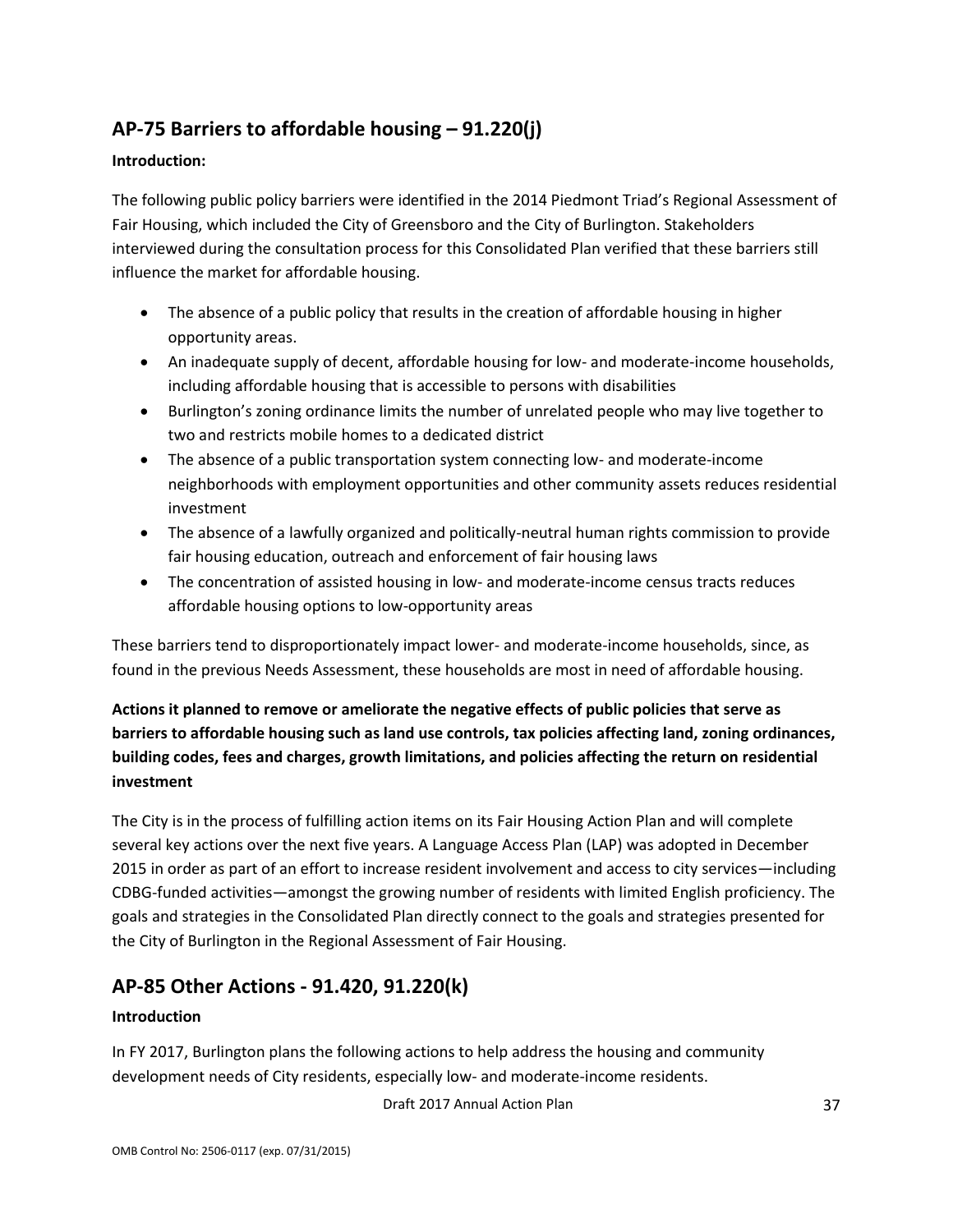#### **Actions planned to address obstacles to meeting underserved needs**

The chief obstacle to meeting underserved needs is a lack of, or inadequate, resources---both financial and human (staffing). The City of Burlington will continue to collaborate with human and social service agencies and the Continuum of Care to identify potential resources for meeting the service needs of City residents. The restructuring effort of Allied Churches will help address this obstacle, as it will increase the efficiency of the institutional delivery system and help optimize the use of scarce human and financial resources. The funding for Burlington Development Corporation to operate two housing programs in the community is another example of Burlington's commitment to meeting needs. The improvements to the facilities at Ralph Scott Lifeservices will also directly improve access to the programs operated by this organization and the underserved needs of the low income populations it serves. Improving access to public facilities and infrastructure amongst underserved populations is also addressed in this plan. The funding for the North Park Library will benefit predominantly low moderate income residents of Burlington.

### **Actions planned to foster and maintain affordable housing**

Burlington will continue to administer its housing rehabilitation program, which helps increase the supply of decent, affordable housing for low-income households in the City who would otherwise not be able to afford necessary rehab. The City will continue it's CHDO partnership with Habitat for Humanity of Alamance County to finish the remaining lots at the Apple Tree Village. The relocation fund from CDBG will serve to encourage families to participate in the rehab program.

### **Actions planned to reduce lead-based paint hazards**

The City actively reduces lead based paint (LBP) hazards by including abating all lead hazards as a part of its housing rehabilitation program. Additionally, in the discussion of activities to stimulate employment opportunities, the City delineates its planned efforts to encourage local contractors to be trained in safe work practices and to become state certified lead based paint abatement supervisors.

The City of Burlington will continue to uphold its obligation to abate all LBP hazards on properties it acquires. The City will also continue to work with the Alamance County Public Health Department to implement all aspects of the lead based paint regulations. In its efforts to evaluate and reduce lead based paint hazards in all of its CDBG and HOME funded rehabilitation projects, the Public Health Department provides information and outreach on the dangers of lead-based paint, as well as guidance in the identification and reduction of lead-based paint hazards to all program participants. Blood level tests may be paid through the Housing Rehabilitation program for targeted populations, such as children under 5, when needed.

The City will continue to participate in NC Lead, a surveillance system that all pediatricians are required to enter data into. When a child is found with elevated levels of lead in the blood, the Health Department offers to complete an investigation. When the lead levels reach poisonous concentrations, the Health Department is required to do so.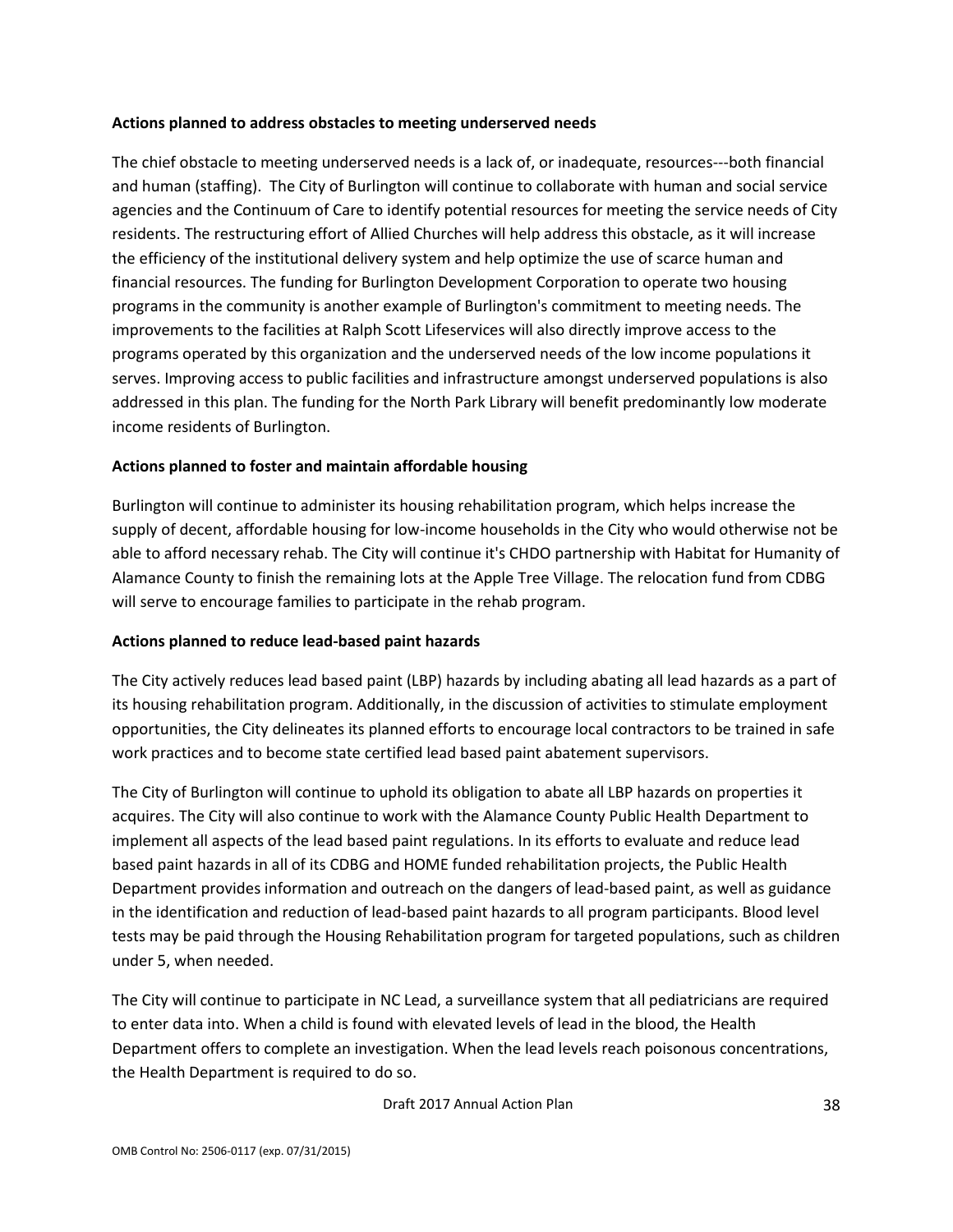In order to affirmatively market LBP safety and abatement initiatives, the Public Health Department issues literature on housing-related and non-housing related sources of lead. Materials are also available in Spanish.

### **Actions planned to reduce the number of poverty-level families**

Burlington will continue participating in the North Carolina Construction Training Partnership Program. This workforce development initiative is designed to address the lack of middle skill employees through training low income Burlington residents in construction. The goal is to provide job training in the construction industry while improving the quality of affordable housing stock for low income residents in Burlington. NC Housing Finance Agency will also provide funds to the City to rehabilitate eligible affordable housing for low-income households. The goal for the Construction Training Partnership Program is to train 16 low income Burlington residents a year.

### **Actions planned to develop institutional structure**

As part of the Allied Churches of Alamance County (ACAC) Coordinated Assessment (CA) project, the City of Burlington will work with ACAC and Alamance Housing Committee (AHC) within the context of the Balance of State CoC to address gaps in the institutional delivery system. The greatest gap in meeting the needs of all homeless populations is the reduced capacity of many agencies, given funding limitations in recent years. The institutional delivery system has been effective and providing substitutes for this need, but struggles to provide enough services given their limited capacity. In order to develop and improve this institutional structure, the coordinated assessment will result in an additional staff person to handle standardized systems for accessing homeless facilities and services.

## **Actions planned to enhance coordination between public and private housing and social service agencies**

The City of Burlington facilitates coordination among its partner agencies that results in a broadly shared understanding of community needs, collaborative and complementary approaches to addressing needs, and responsiveness to changes in conditions. Additionally, City general funds will continue to be available for economic development, indicating a commitment to leveraging all possible resources to meet needs. By establishing set-asides to govern CDBG and HOME spending, the City is ensuring that high-priority public and private housing and social service agencies and their programs will continue to receive the resources required to achieve an appreciable impact.

The greatest gap in meeting the housing, community development, and economic development needs in the City is the reduced capacity of many agencies, given funding limitations in recent years, to carry out their work to the extent that is needed in the community. Reductions in work force resulting from dwindling resources pose a serious challenge to meeting escalating demand for affordable housing and related services. In order to overcome this gap, the City has planned to focus its capacity and delivery on priority needs.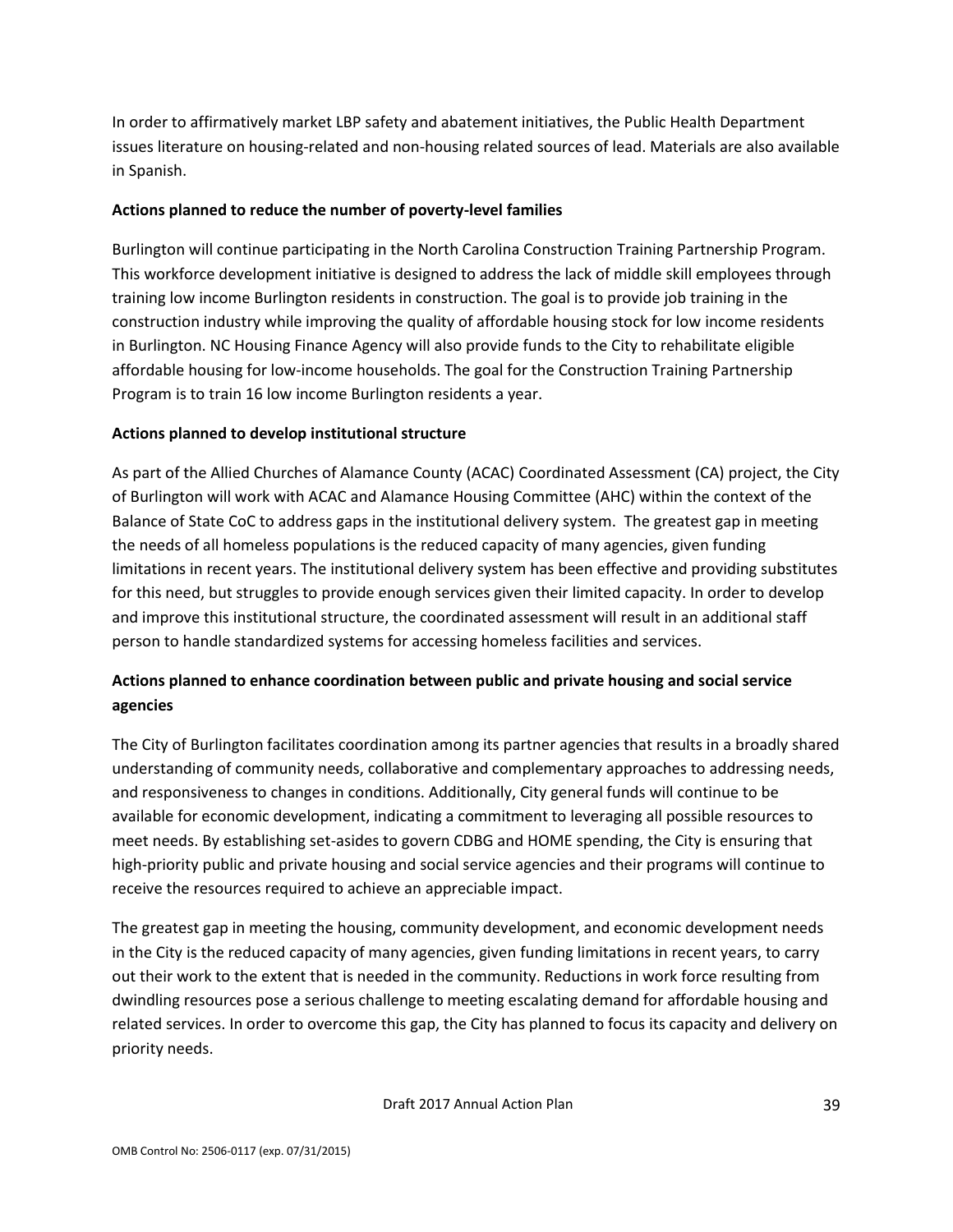Strategic planning and evaluation will continue to be performed periodically to ensure the streamlining of operations. The City will continue to work with Burlington Development Corporation, Burlington Housing Authority, ACAC, and Alamance Housing Committee to enhance coordination. Enhancing coordination is an important component of the Coordinated Assessment project as well as a part of the HOPE and STEPS programs administered by Burlington Development Corporation through CDBG funding.

#### **Discussion**

The City is committed to addressing institutional structure development, coordination of services, poverty reduction and affordable housing iniatives as necessary in our community over the upcoming year.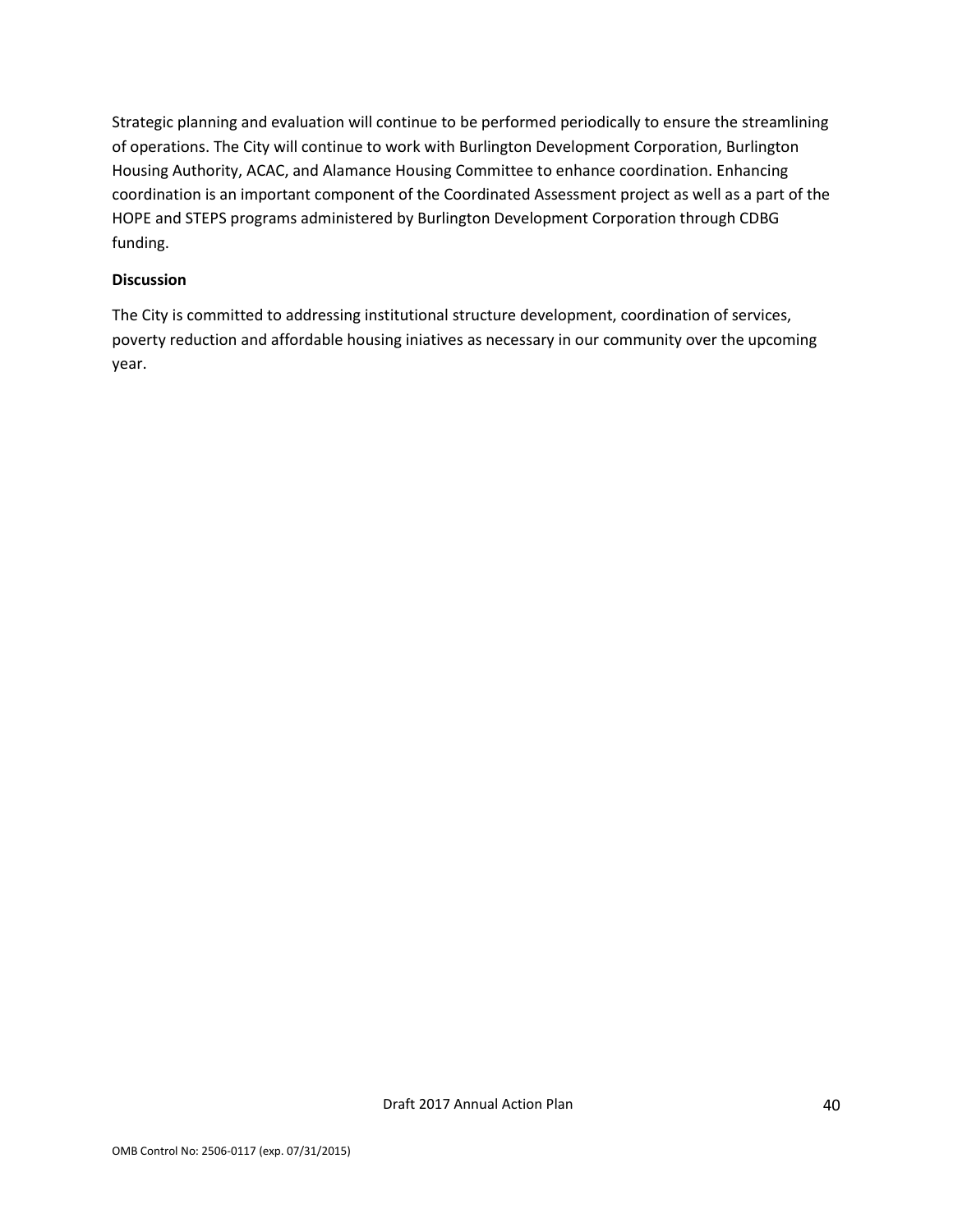# **Program Specific Requirements**

# **AP-90 Program Specific Requirements - 91.420, 91.220(l)(1,2,4) Introduction**

### **Community Development Block Grant Program (CDBG)**

### **Reference 24 CFR 91.220(l)(1)**

Projects planned with all CDBG funds expected to be available during the year are identified in the Projects Table. The following identifies program income that is available for use that is included in projects to be carried out.

| 1. The total amount of program income that will have been received before the start of the        |          |
|---------------------------------------------------------------------------------------------------|----------|
| next program year and that has not yet been reprogrammed                                          |          |
| 2. The amount of proceeds from section 108 loan guarantees that will be used during the year      |          |
| to address the priority needs and specific objectives identified in the grantee's strategic plan. | $\Omega$ |
| 3. The amount of surplus funds from urban renewal settlements                                     | $\Omega$ |
| 4. The amount of any grant funds returned to the line of credit for which the planned use has     |          |
| not been included in a prior statement or plan                                                    | $\Omega$ |
| 5. The amount of income from float-funded activities                                              | $\Omega$ |
| <b>Total Program Income:</b>                                                                      |          |

### **Other CDBG Requirements**

| 1. The amount of urgent need activities |  |
|-----------------------------------------|--|
|-----------------------------------------|--|

2. The estimated percentage of CDBG funds that will be used for activities that benefit persons of low and moderate income.Overall Benefit - A consecutive period of one, two or three years may be used to determine that a minimum overall benefit of 70% of CDBG funds is used to benefit persons of low and moderate income. Specify the years covered that include this Annual Action Plan. TBD%

#### **Discussion**